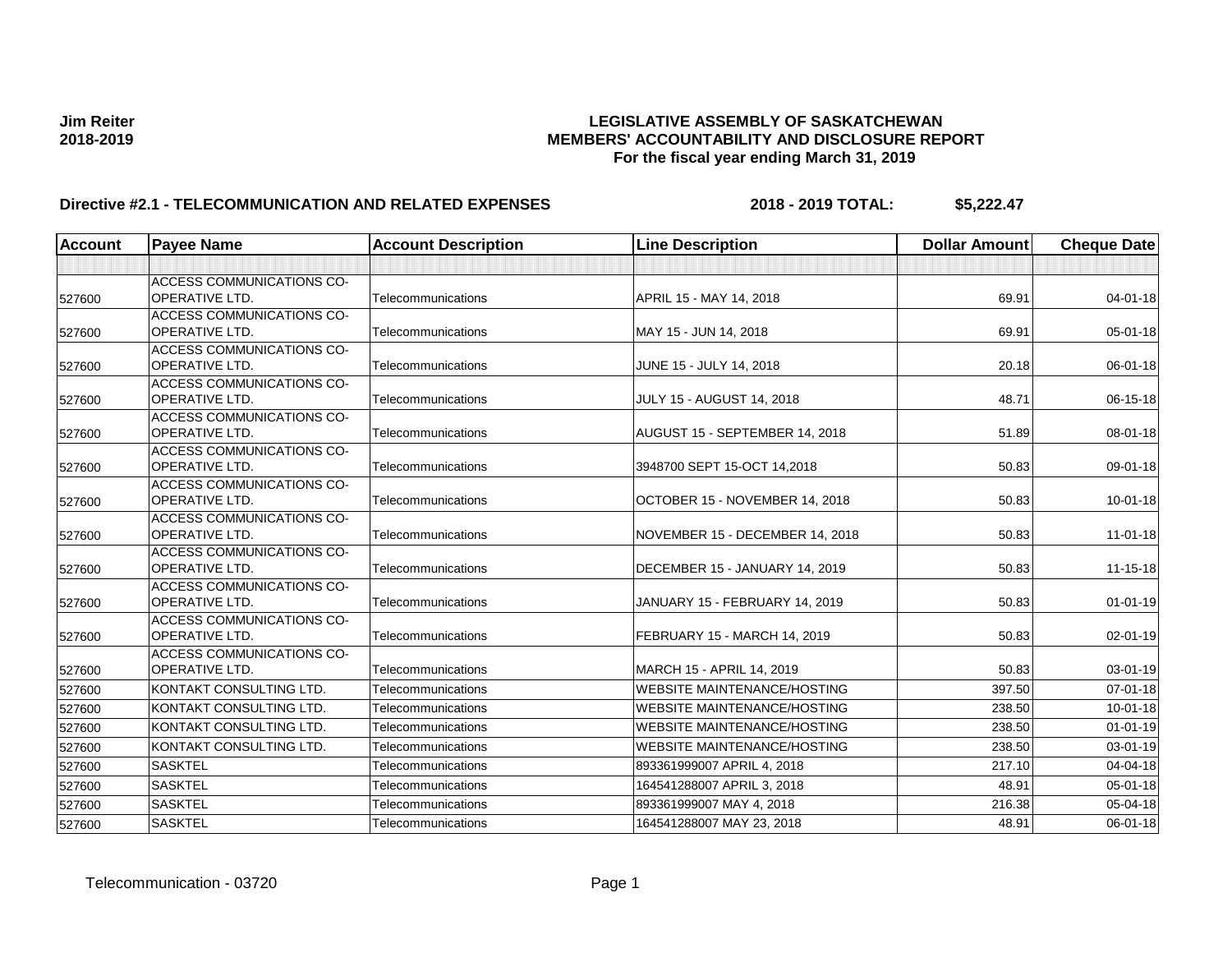| <b>Account</b> | <b>Payee Name</b> | <b>Account Description</b> | <b>Line Description</b>           | <b>Dollar Amount</b> | <b>Cheque Date</b> |
|----------------|-------------------|----------------------------|-----------------------------------|----------------------|--------------------|
|                |                   |                            |                                   |                      |                    |
| 527600         | <b>SASKTEL</b>    | Telecommunications         | 893361999007 JUNE 4, 2018         | 216.02               | 06-04-18           |
| 527600         | <b>SASKTEL</b>    | Telecommunications         | 164541288007 JUNE 23, 2018        | 48.91                | 07-01-18           |
| 527600         | <b>SASKTEL</b>    | Telecommunications         | 893361999007 JULY 4, 2018         | 219.27               | 07-04-18           |
| 527600         | <b>SASKTEL</b>    | Telecommunications         | 164541288007 JULY 23, 2018        | 48.91                | 08-01-18           |
| 527600         | <b>SASKTEL</b>    | Telecommunications         | 893361999007 AUGUST 4, 2018       | 218.03               | 08-04-18           |
| 527600         | <b>SASKTEL</b>    | Telecommunications         | 01645412 AUG 23,2018              | 48.91                | 09-01-18           |
| 527600         | <b>SASKTEL</b>    | Telecommunications         | 893361999007 SEPTEMBER 4, 2018    | 218.98               | 09-04-18           |
| 527600         | <b>SASKTEL</b>    | Telecommunications         | 164541288007 SEPTEMBER 23, 2018   | 48.91                | $10 - 01 - 18$     |
| 527600         | <b>SASKTEL</b>    | Telecommunications         | 893361999007 OCTOBER 4, 2018      | 217.32               | 10-04-18           |
| 527600         | <b>SASKTEL</b>    | Telecommunications         | 164541288007 OCTOBER 23, 2018     | 75.70                | $11 - 01 - 18$     |
| 527600         | <b>SASKTEL</b>    | Telecommunications         | 893361999007 NOVEMBER 4, 2018     | 219.37               | $11-04-18$         |
| 527600         | <b>SASKTEL</b>    | Telecommunications         | 164541288007 NOVEMBER 23, 2018    | 48.91                | 12-01-18           |
| 527600         | <b>SASKTEL</b>    | Telecommunications         | 893361999007 DECEMBER 4, 2018     | 218.47               | 12-04-18           |
| 527600         | <b>SASKTEL</b>    | Telecommunications         | 164541288007 DECEMBER 23, 2018    | 98.50                | $01 - 01 - 19$     |
| 527600         | <b>SASKTEL</b>    | Telecommunications         | 893361999007 JANUARY 4, 2019      | 217.61               | $01 - 04 - 19$     |
| 527600         | <b>SASKTEL</b>    | Telecommunications         | 01645412 JANUARY 23, 2019         | 86.41                | 02-01-19           |
| 527600         | <b>SASKTEL</b>    | Telecommunications         | 893361999007 FEBRUARY 4, 2019     | 216.59               | 02-04-19           |
| 527600         | <b>SASKTEL</b>    | Telecommunications         | 164541288007 FEBRUARY 23, 2019    | 57.87                | 03-01-19           |
| 527600         | <b>SASKTEL</b>    | Telecommunications         | 893361999007 MARCH 4, 2019        | 217.07               | 03-04-19           |
| 527600         | <b>SASKTEL</b>    | Telecommunications         | RTV - JAMES REITER - PERSONAL USE | $-200.00$            | 03-26-19           |
| 530600         | <b>SASKTEL</b>    | Placement - Tender Ads     | 893361999007 APRIL 4, 2018        | 35.00                | 04-04-18           |
| 530600         | <b>SASKTEL</b>    | Placement - Tender Ads     | 893361999007 MAY 4, 2018          | 35.00                | 05-04-18           |
| 530600         | <b>SASKTEL</b>    | Placement - Tender Ads     | 893361999007 JUNE 4, 2018         | 35.00                | 06-04-18           |
| 530600         | <b>SASKTEL</b>    | Placement - Tender Ads     | 893361999007 JULY 4, 2018         | 35.00                | 07-04-18           |
| 530600         | <b>SASKTEL</b>    | Placement - Tender Ads     | 893361999007 AUGUST 4, 2018       | 35.00                | 08-04-18           |
| 530600         | <b>SASKTEL</b>    | Placement - Tender Ads     | 893361999007 SEPTEMBER 4, 2018    | 35.00                | 09-04-18           |
| 530600         | <b>SASKTEL</b>    | Placement - Tender Ads     | 893361999007 OCTOBER 4, 2018      | 35.00                | 10-04-18           |
| 530600         | <b>SASKTEL</b>    | Placement - Tender Ads     | 893361999007 NOVEMBER 4, 2018     | 35.00                | 11-04-18           |
| 530600         | <b>SASKTEL</b>    | Placement - Tender Ads     | 893361999007 DECEMBER 4, 2018     | 35.00                | 12-04-18           |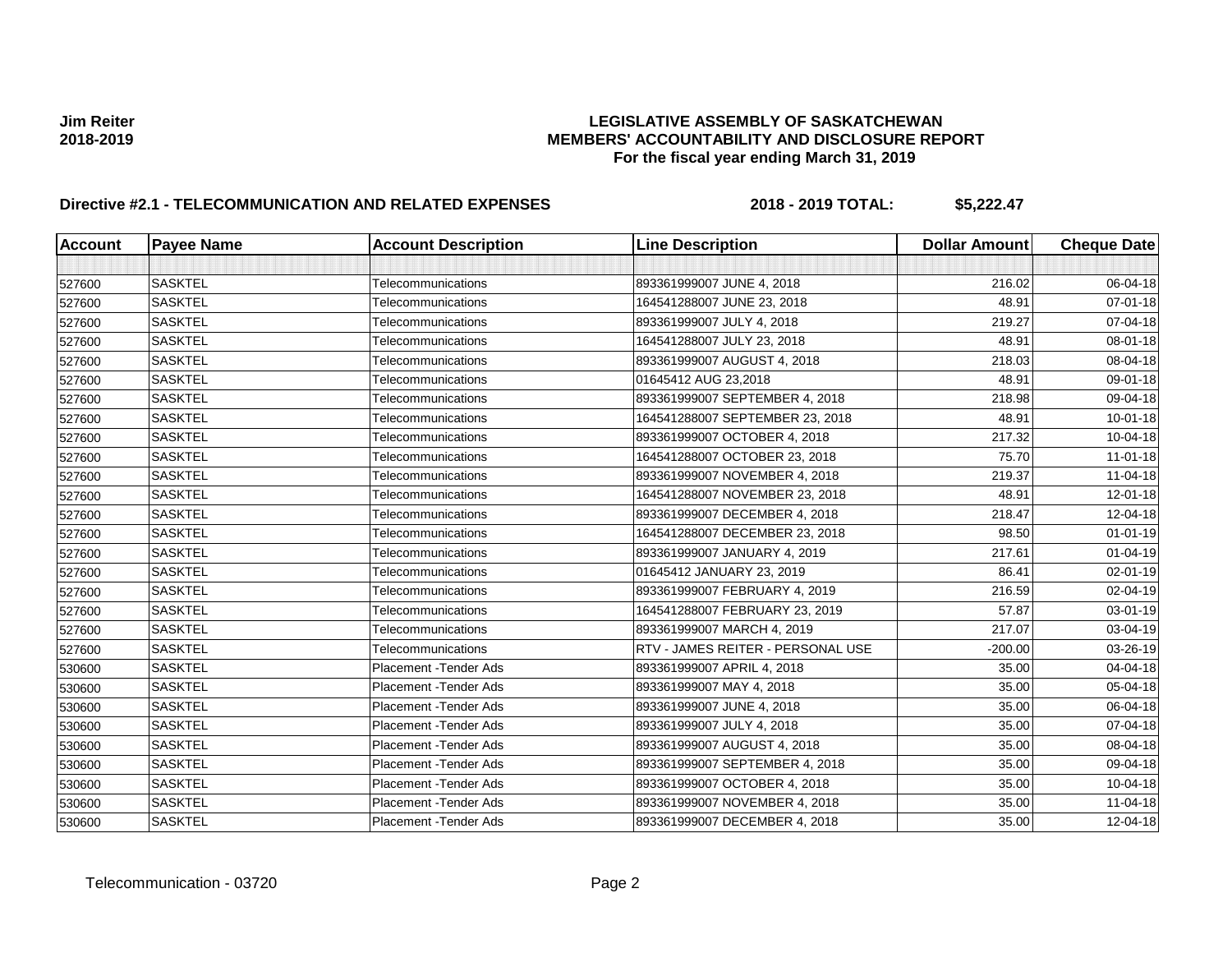| <b>Account</b> | <b>Payee Name</b> | <b>Account Description</b> | <b>Line Description</b>       | <b>Dollar Amount</b> | <b>Cheque Date</b> |
|----------------|-------------------|----------------------------|-------------------------------|----------------------|--------------------|
|                |                   |                            |                               |                      |                    |
| 530600         | <b>SASKTEL</b>    | Placement - Tender Ads     | 893361999007 JANUARY 4, 2019  | 35.00                | 01-04-19           |
| 530600         | SASKTEL           | Placement - Tender Ads     | 893361999007 FEBRUARY 4, 2019 | 35.00                | 02-04-19           |
| 530600         | <b>SASKTEL</b>    | Placement - Tender Ads     | 893361999007 MARCH 4, 2019    | 35.00                | 03-04-19           |
|                |                   |                            |                               |                      |                    |
|                |                   |                            |                               |                      |                    |
|                |                   |                            |                               |                      |                    |
|                |                   |                            |                               |                      |                    |
|                |                   |                            |                               |                      |                    |
|                |                   |                            |                               |                      |                    |
|                |                   |                            |                               |                      |                    |
|                |                   |                            |                               |                      |                    |
|                |                   |                            |                               |                      |                    |
|                |                   |                            |                               |                      |                    |
|                |                   |                            |                               |                      |                    |
|                |                   |                            |                               |                      |                    |
|                |                   |                            |                               |                      |                    |
|                |                   |                            |                               |                      |                    |
|                |                   |                            |                               |                      |                    |
|                |                   |                            |                               |                      |                    |
|                |                   |                            |                               |                      |                    |
|                |                   |                            |                               |                      |                    |
|                |                   |                            |                               |                      |                    |
|                |                   |                            |                               |                      |                    |
|                |                   |                            |                               |                      |                    |
|                |                   |                            |                               |                      |                    |
|                |                   |                            |                               |                      |                    |
|                |                   |                            |                               |                      |                    |
|                |                   |                            |                               |                      |                    |
|                |                   |                            |                               |                      |                    |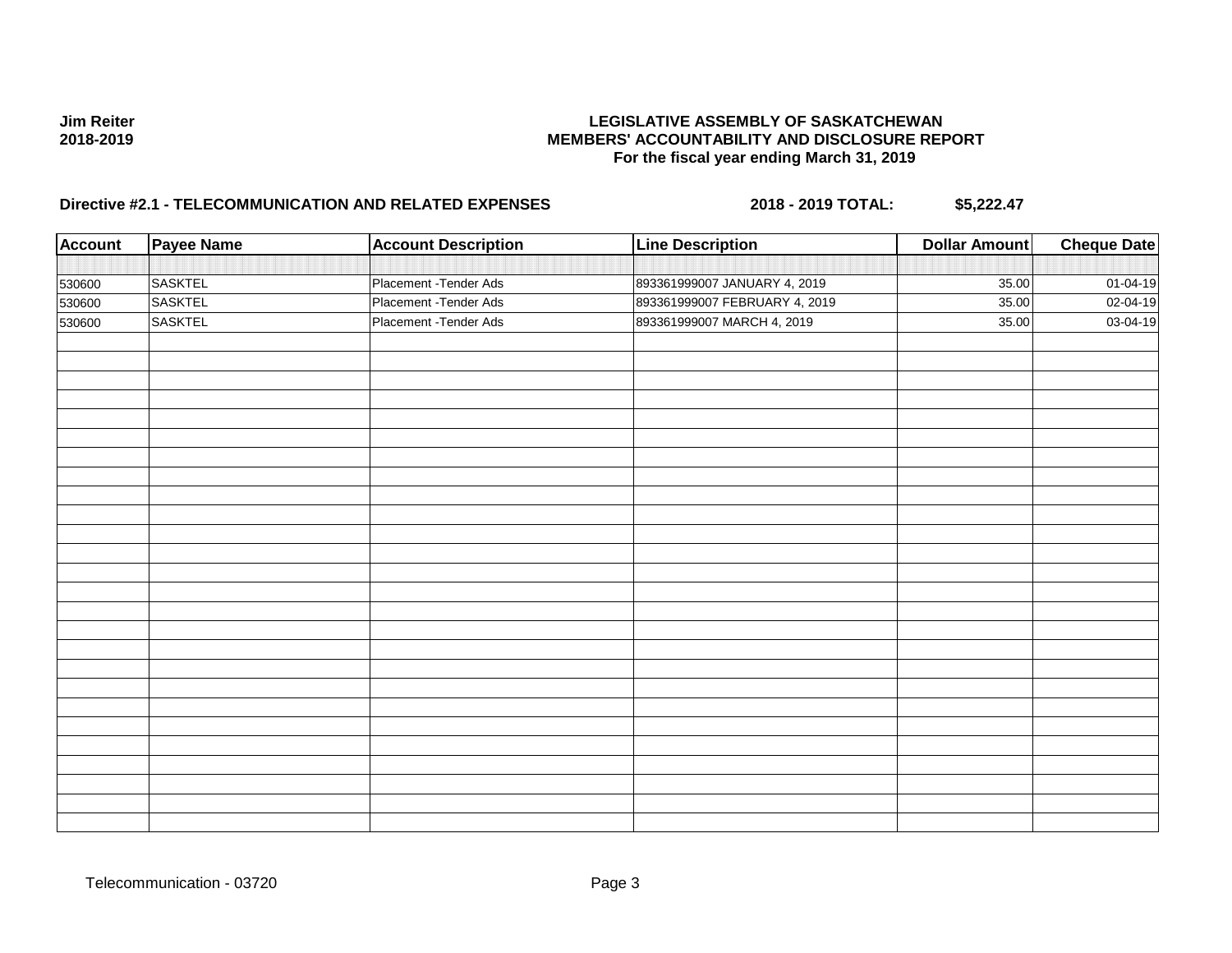| <b>Account</b> | Payee Name | <b>Account Description</b> | <b>Line Description</b> | <b>Dollar Amount</b> | <b>Cheque Date</b> |
|----------------|------------|----------------------------|-------------------------|----------------------|--------------------|
|                |            |                            |                         |                      |                    |
|                |            |                            |                         |                      |                    |
|                |            |                            |                         |                      |                    |
|                |            |                            |                         |                      |                    |
|                |            |                            |                         |                      |                    |
|                |            |                            |                         |                      |                    |
|                |            |                            |                         |                      |                    |
|                |            |                            |                         |                      |                    |
|                |            |                            |                         |                      |                    |
|                |            |                            |                         |                      |                    |
|                |            |                            |                         |                      |                    |
|                |            |                            |                         |                      |                    |
|                |            |                            |                         |                      |                    |
|                |            |                            |                         |                      |                    |
|                |            |                            |                         |                      |                    |
|                |            |                            |                         |                      |                    |
|                |            |                            |                         |                      |                    |
|                |            |                            |                         |                      |                    |
|                |            |                            |                         |                      |                    |
|                |            |                            |                         |                      |                    |
|                |            |                            |                         |                      |                    |
|                |            |                            |                         |                      |                    |
|                |            |                            |                         |                      |                    |
|                |            |                            |                         |                      |                    |
|                |            |                            |                         |                      |                    |
|                |            |                            |                         |                      |                    |
|                |            |                            |                         |                      |                    |
|                |            |                            |                         |                      |                    |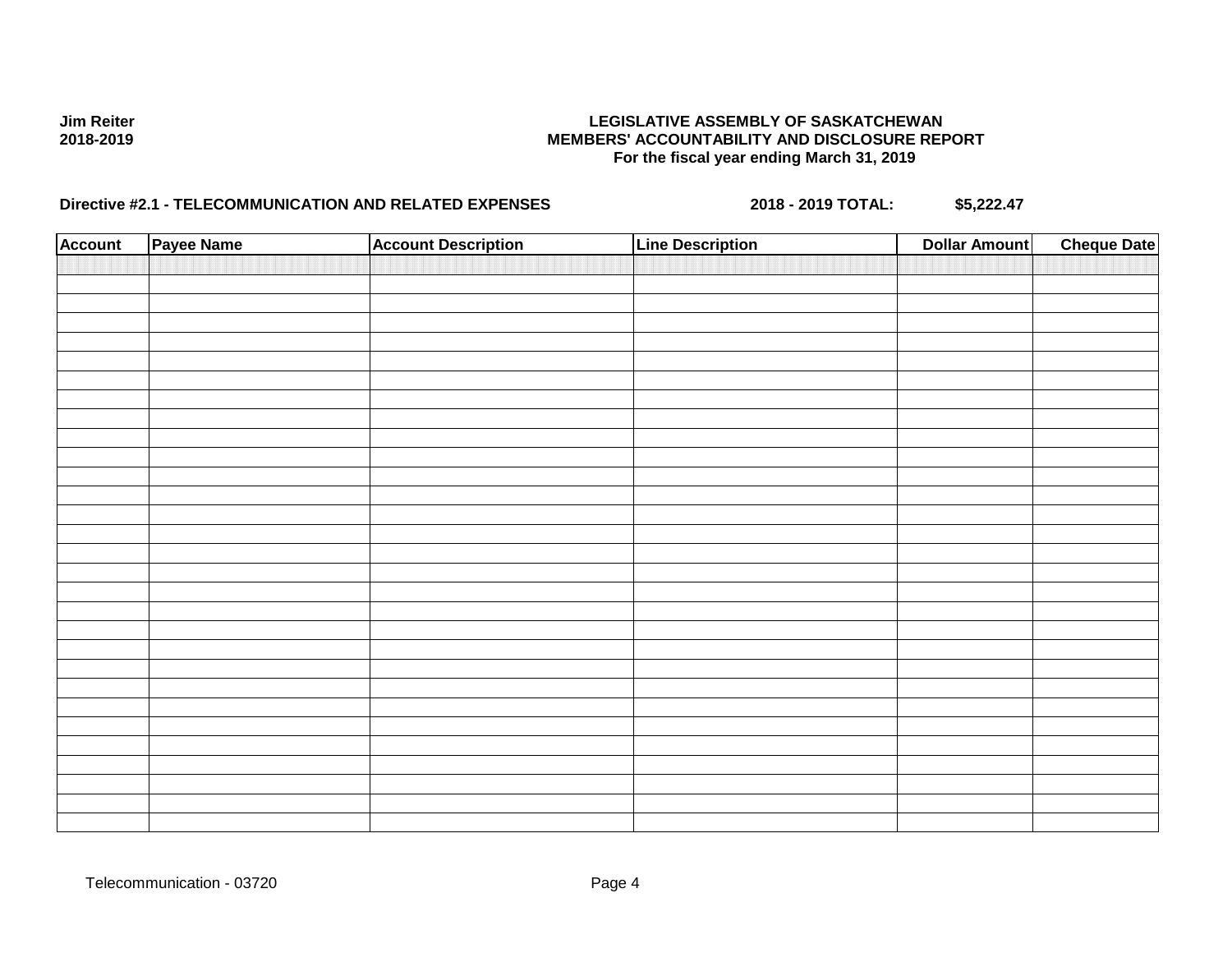| <b>Account</b> | <b>Payee Name</b> | <b>Account Description</b> | <b>Line Description</b> | <b>Dollar Amount</b> | <b>Cheque Date</b> |
|----------------|-------------------|----------------------------|-------------------------|----------------------|--------------------|
|                |                   |                            |                         |                      |                    |
|                |                   |                            |                         |                      |                    |
|                |                   |                            |                         |                      |                    |
|                |                   |                            |                         |                      |                    |
|                |                   |                            |                         |                      |                    |
|                |                   |                            |                         |                      |                    |
|                |                   |                            |                         |                      |                    |
|                |                   |                            |                         |                      |                    |
|                |                   |                            |                         |                      |                    |
|                |                   |                            |                         |                      |                    |
|                |                   |                            |                         |                      |                    |
|                |                   |                            |                         |                      |                    |
|                |                   |                            |                         |                      |                    |
|                |                   |                            |                         |                      |                    |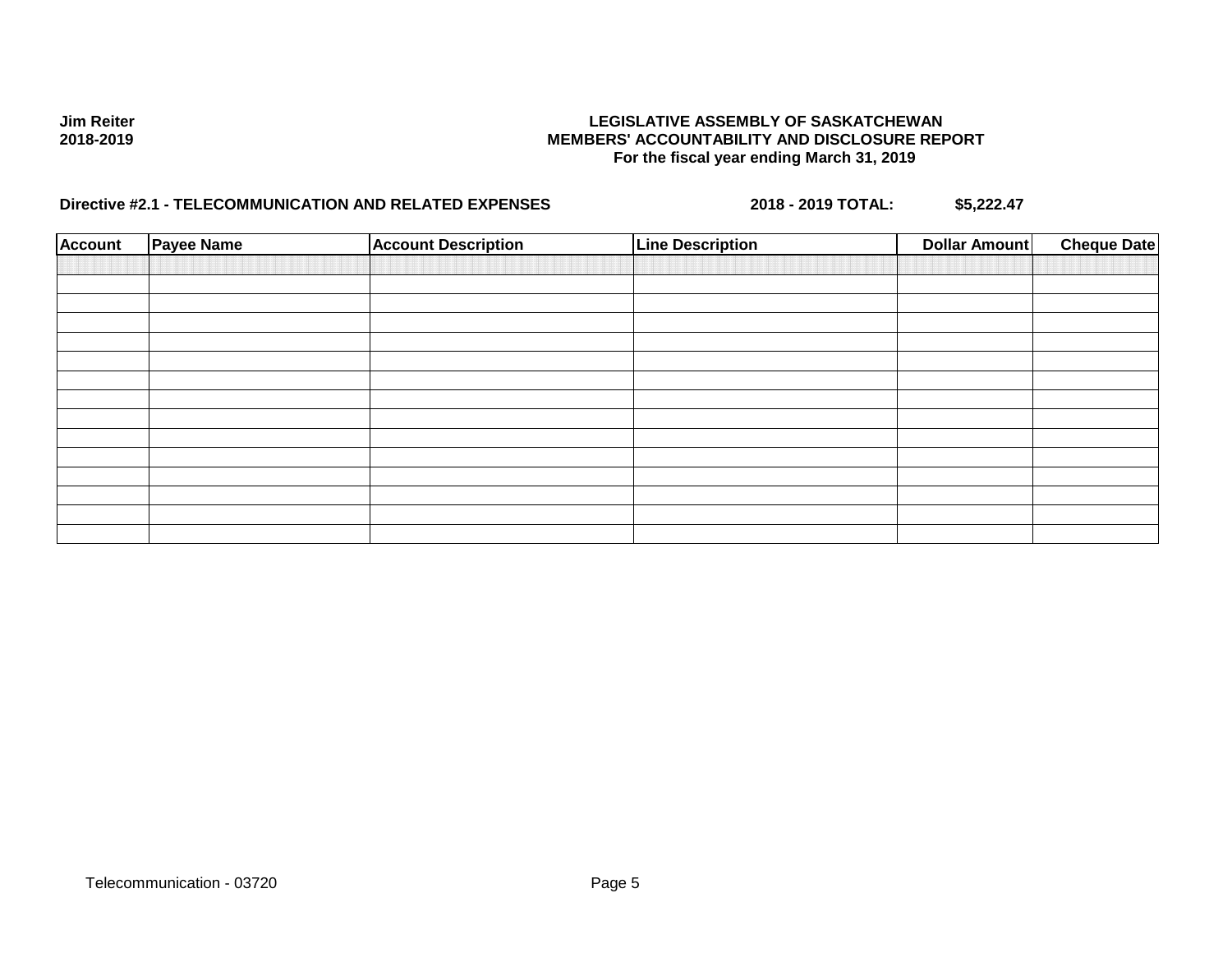## **LEGISLATIVE ASSEMBLY OF SASKATCHEWAN MEMBERS' ACCOUNTABILITY AND DISCLOSURE REPORT For the fiscal year ending March 31, 2019**

# **Directive #3.1 - MLA TRAVEL AND LIVING EXPENSES 2018 - 2019 TOTAL: \$23,706.86**

| <b>Account</b> | <b>Payee Name</b> | <b>Account Description</b>  | <b>Line Description</b>           | <b>Dollar Amount</b> | <b>Cheque Date</b> |
|----------------|-------------------|-----------------------------|-----------------------------------|----------------------|--------------------|
|                |                   |                             |                                   |                      |                    |
| 541900         | REITER, JAMES P   | Elected Rep - Travel        | MLA TRAVEL APRIL 3 - 30, 2018     | 3,219.99             | $07 - 16 - 18$     |
| 541900         | REITER, JAMES P   | Elected Rep - Travel        | MLA TRAVEL MAY 1 - 17, 2018       | 2,139.30             | 07-16-18           |
| 541900         | REITER, JAMES P   | Elected Rep - Travel        | MLA TRAVEL MAY 21 - 31, 2018      | 1,083.20             | 07-16-18           |
| 541900         | REITER, JAMES P   | <b>Elected Rep - Travel</b> | MLA TRAVEL JUNE 1 - 21, 2018      | 1,972.82             | 07-16-18           |
| 541900         | REITER, JAMES P   | Elected Rep - Travel        | MLA TRAVEL EXPENSE JULY 7-13 2018 | 788.00               | $10 - 01 - 18$     |
| 541900         | REITER, JAMES P   | <b>Elected Rep - Travel</b> | MLA TRAVEL AUG 7-10 2018          | 1,202.80             | $10 - 01 - 18$     |
| 541900         | REITER, JAMES P   | Elected Rep - Travel        | MLA TRAVEL AUGUST 7-8, 2018       | 254.80               | 10-22-18           |
| 541900         | REITER, JAMES P   | Elected Rep - Travel        | MLA TRAVEL SEPT, 2018             | 650.00               | 10-22-18           |
| 541900         | REITER, JAMES P   | Elected Rep - Travel        | MLA TRAVEL OCTOBER 24 - 31, 2018  | 1,430.80             | $01 - 10 - 19$     |
| 541900         | REITER, JAMES P   | Elected Rep - Travel        | MLA TRAVEL NOVEMBER 1 - 19, 2019  | 2,140.95             | 02-08-19           |
| 541900         | REITER, JAMES P   | Elected Rep - Travel        | MLA TRAVEL DECEMBER 2 - 7, 2018   | 1,400.65             | 02-08-19           |
| 541900         | REITER, JAMES P   | <b>Elected Rep - Travel</b> | MLA TRAVEL NOVEMBER 20 28, 2018   | 821.05               | 02-08-19           |
| 541900         | REITER, JAMES P   | Elected Rep - Travel        | MLA TRAVEL JANUARY 10 - 31, 2019  | 1,372.67             | 02-08-19           |
| 541900         | REITER, JAMES P   | <b>Elected Rep - Travel</b> | MLA TRAVEL MARCH 1 - 15, 2019     | 2,385.83             | 03-27-19           |
| 541900         | REITER, JAMES P   | Elected Rep - Travel        | MLA TRAVEL FEBRUARY 15 - 21, 2019 | 1,340.65             | 03-27-19           |
| 541900         | REITER, JAMES P   | Elected Rep - Travel        | MLA TRAVEL MARCH 17 - 31, 2019    | 1,503.35             | 03-29-19           |
|                |                   |                             |                                   |                      |                    |
|                |                   |                             |                                   |                      |                    |
|                |                   |                             |                                   |                      |                    |
|                |                   |                             |                                   |                      |                    |
|                |                   |                             |                                   |                      |                    |
|                |                   |                             |                                   |                      |                    |
|                |                   |                             |                                   |                      |                    |
|                |                   |                             |                                   |                      |                    |
|                |                   |                             |                                   |                      |                    |
|                |                   |                             |                                   |                      |                    |
|                |                   |                             |                                   |                      |                    |
|                |                   |                             |                                   |                      |                    |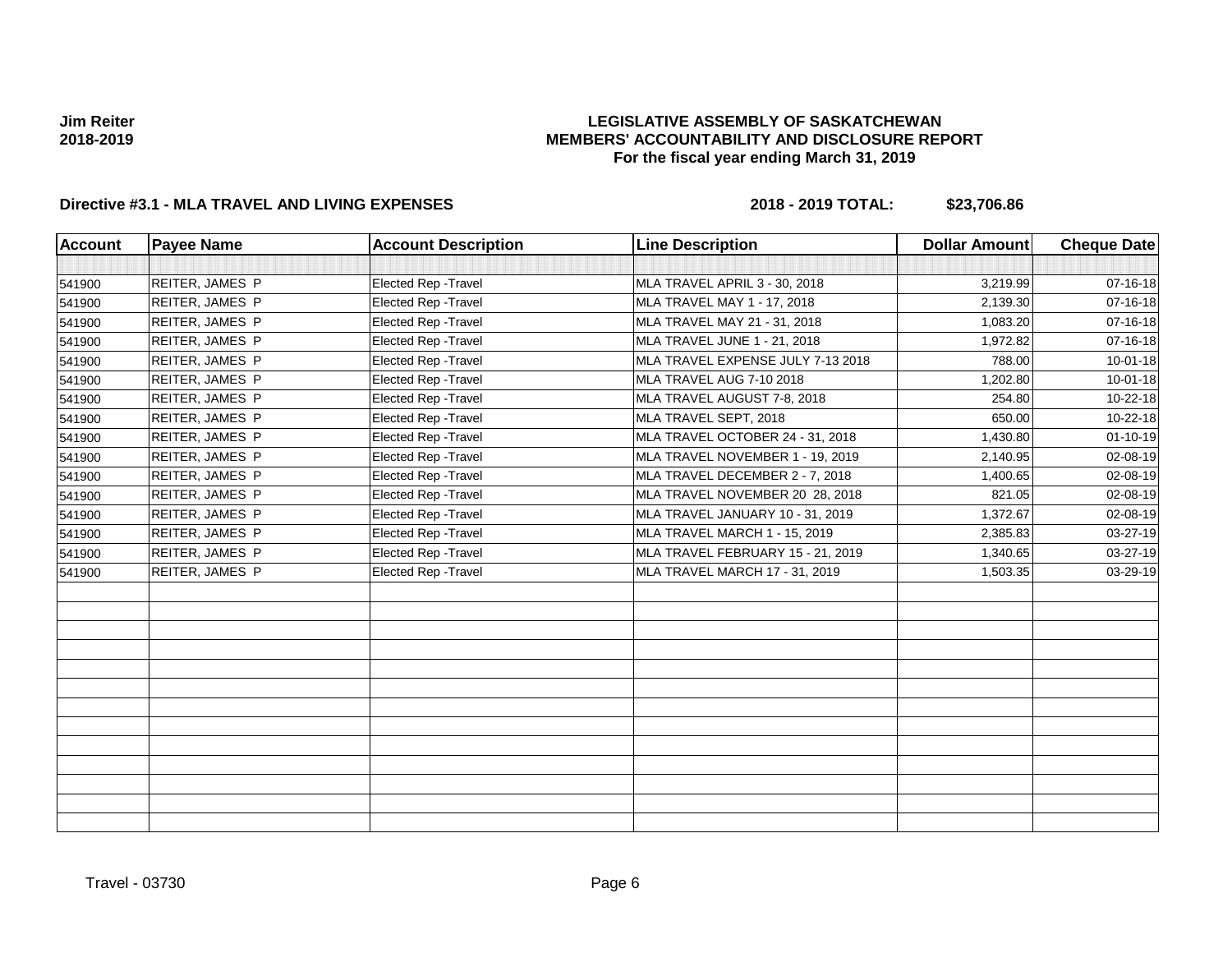# **Directive #3.1 - MLA TRAVEL AND LIVING EXPENSES 2018 - 2019 TOTAL: \$23,706.86**

**Jim Reiter 2018-2019**

| <b>Account</b> | Payee Name | <b>Account Description</b> | <b>Line Description</b> | <b>Dollar Amount</b> | <b>Cheque Date</b> |
|----------------|------------|----------------------------|-------------------------|----------------------|--------------------|
|                |            |                            |                         |                      |                    |
|                |            |                            |                         |                      |                    |
|                |            |                            |                         |                      |                    |
|                |            |                            |                         |                      |                    |
|                |            |                            |                         |                      |                    |
|                |            |                            |                         |                      |                    |
|                |            |                            |                         |                      |                    |
|                |            |                            |                         |                      |                    |
|                |            |                            |                         |                      |                    |
|                |            |                            |                         |                      |                    |
|                |            |                            |                         |                      |                    |
|                |            |                            |                         |                      |                    |
|                |            |                            |                         |                      |                    |
|                |            |                            |                         |                      |                    |
|                |            |                            |                         |                      |                    |
|                |            |                            |                         |                      |                    |
|                |            |                            |                         |                      |                    |
|                |            |                            |                         |                      |                    |
|                |            |                            |                         |                      |                    |
|                |            |                            |                         |                      |                    |
|                |            |                            |                         |                      |                    |
|                |            |                            |                         |                      |                    |
|                |            |                            |                         |                      |                    |
|                |            |                            |                         |                      |                    |
|                |            |                            |                         |                      |                    |
|                |            |                            |                         |                      |                    |
|                |            |                            |                         |                      |                    |
|                |            |                            |                         |                      |                    |
|                |            |                            |                         |                      |                    |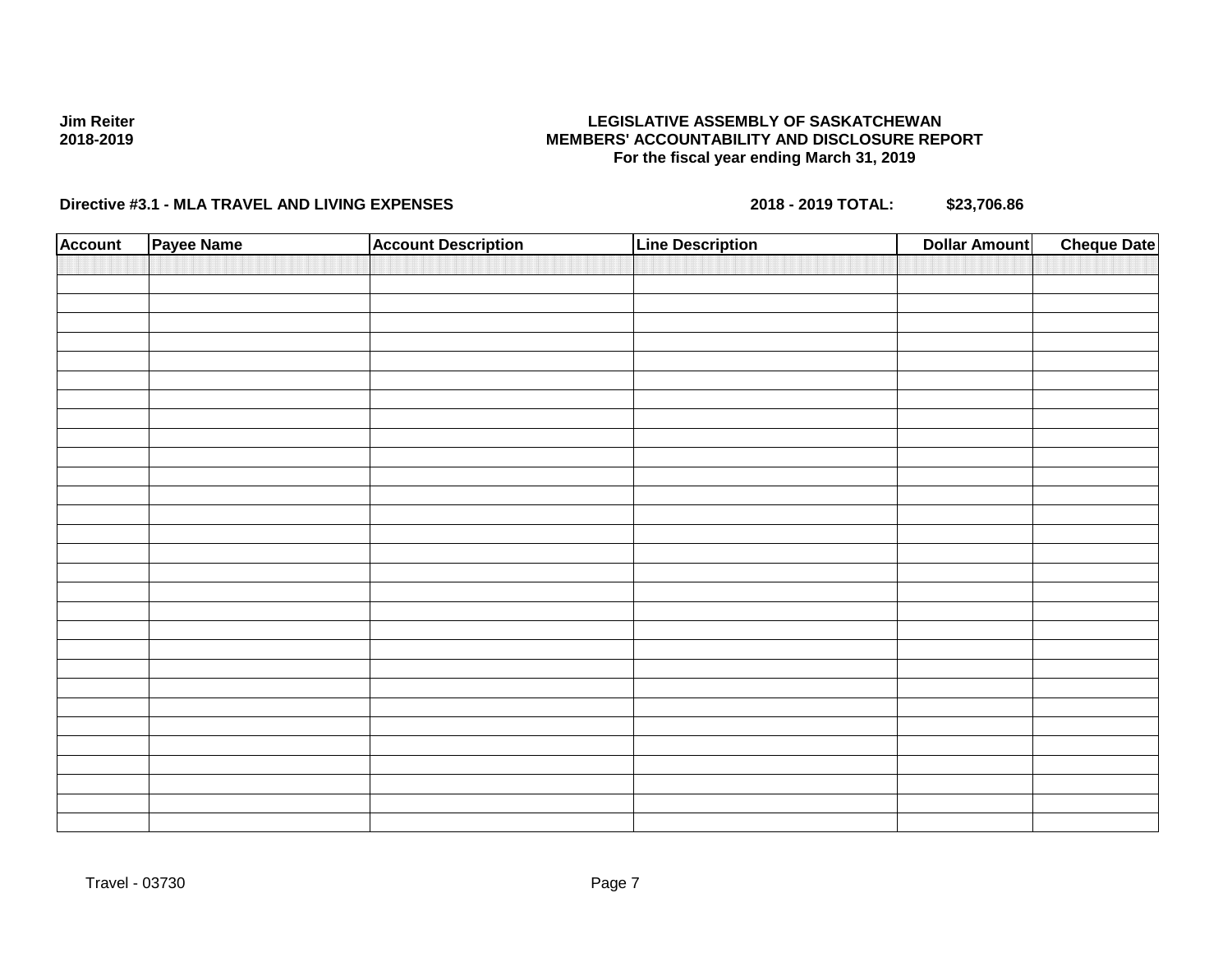# **Directive #3.1 - MLA TRAVEL AND LIVING EXPENSES 2018 - 2019 TOTAL: \$23,706.86**

**Jim Reiter 2018-2019**

| <b>Account</b> | Payee Name | <b>Account Description</b> | <b>Line Description</b> | <b>Dollar Amount</b> | <b>Cheque Date</b> |
|----------------|------------|----------------------------|-------------------------|----------------------|--------------------|
|                |            |                            |                         |                      |                    |
|                |            |                            |                         |                      |                    |
|                |            |                            |                         |                      |                    |
|                |            |                            |                         |                      |                    |
|                |            |                            |                         |                      |                    |
|                |            |                            |                         |                      |                    |
|                |            |                            |                         |                      |                    |
|                |            |                            |                         |                      |                    |
|                |            |                            |                         |                      |                    |
|                |            |                            |                         |                      |                    |
|                |            |                            |                         |                      |                    |
|                |            |                            |                         |                      |                    |
|                |            |                            |                         |                      |                    |
|                |            |                            |                         |                      |                    |
|                |            |                            |                         |                      |                    |
|                |            |                            |                         |                      |                    |
|                |            |                            |                         |                      |                    |
|                |            |                            |                         |                      |                    |
|                |            |                            |                         |                      |                    |
|                |            |                            |                         |                      |                    |
|                |            |                            |                         |                      |                    |
|                |            |                            |                         |                      |                    |
|                |            |                            |                         |                      |                    |
|                |            |                            |                         |                      |                    |
|                |            |                            |                         |                      |                    |
|                |            |                            |                         |                      |                    |
|                |            |                            |                         |                      |                    |
|                |            |                            |                         |                      |                    |
|                |            |                            |                         |                      |                    |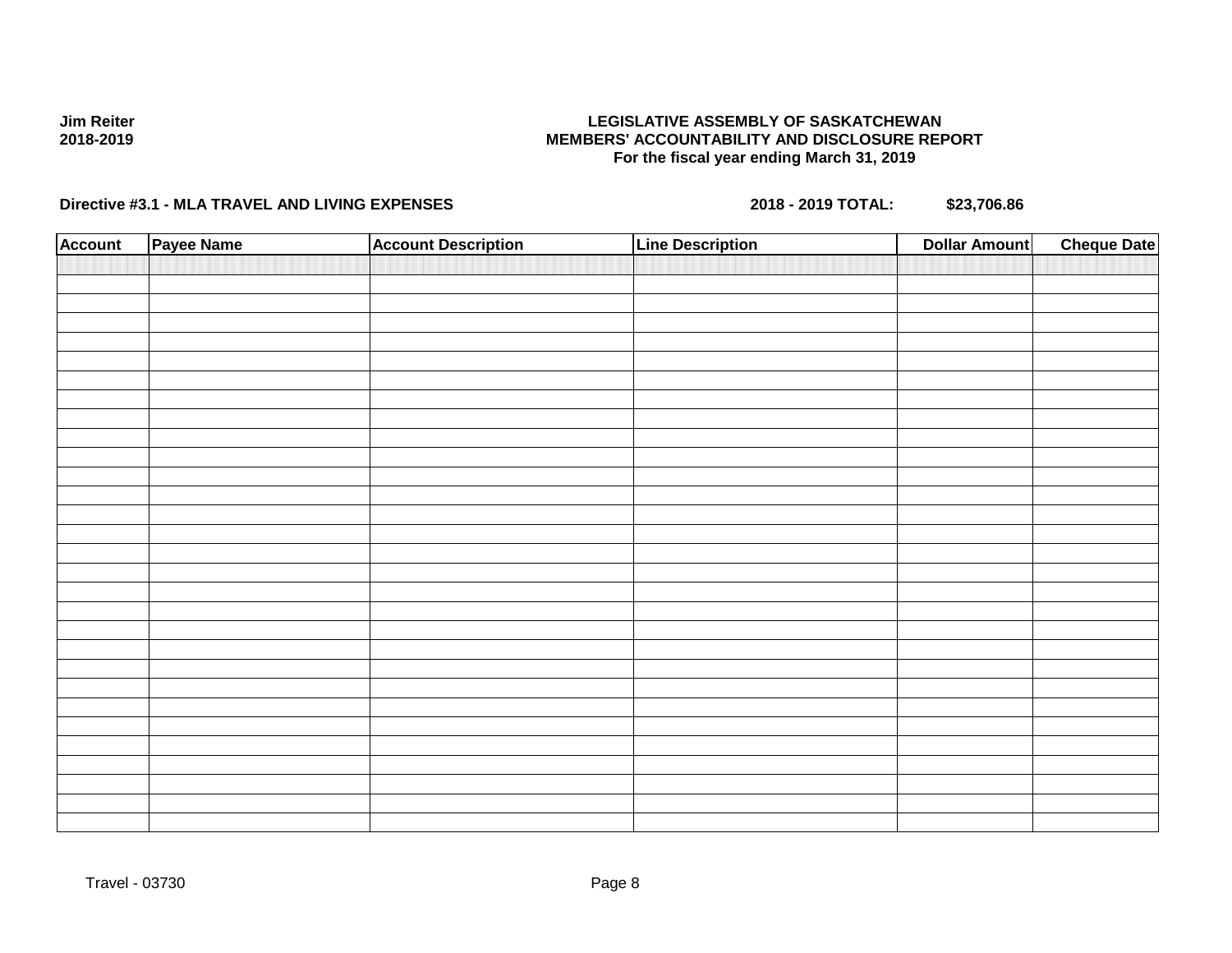# **Directive #3.1 - MLA TRAVEL AND LIVING EXPENSES 2018 - 2019 TOTAL: \$23,706.86**

**Jim Reiter 2018-2019**

| <b>Account</b> | Payee Name | <b>Account Description</b> | <b>Line Description</b> | <b>Dollar Amount</b> | <b>Cheque Date</b> |
|----------------|------------|----------------------------|-------------------------|----------------------|--------------------|
|                |            |                            |                         |                      |                    |
|                |            |                            |                         |                      |                    |
|                |            |                            |                         |                      |                    |
|                |            |                            |                         |                      |                    |
|                |            |                            |                         |                      |                    |
|                |            |                            |                         |                      |                    |
|                |            |                            |                         |                      |                    |
|                |            |                            |                         |                      |                    |
|                |            |                            |                         |                      |                    |
|                |            |                            |                         |                      |                    |
|                |            |                            |                         |                      |                    |
|                |            |                            |                         |                      |                    |
|                |            |                            |                         |                      |                    |
|                |            |                            |                         |                      |                    |
|                |            |                            |                         |                      |                    |
|                |            |                            |                         |                      |                    |
|                |            |                            |                         |                      |                    |
|                |            |                            |                         |                      |                    |
|                |            |                            |                         |                      |                    |
|                |            |                            |                         |                      |                    |
|                |            |                            |                         |                      |                    |
|                |            |                            |                         |                      |                    |
|                |            |                            |                         |                      |                    |
|                |            |                            |                         |                      |                    |
|                |            |                            |                         |                      |                    |
|                |            |                            |                         |                      |                    |
|                |            |                            |                         |                      |                    |
|                |            |                            |                         |                      |                    |
|                |            |                            |                         |                      |                    |
|                |            |                            |                         |                      |                    |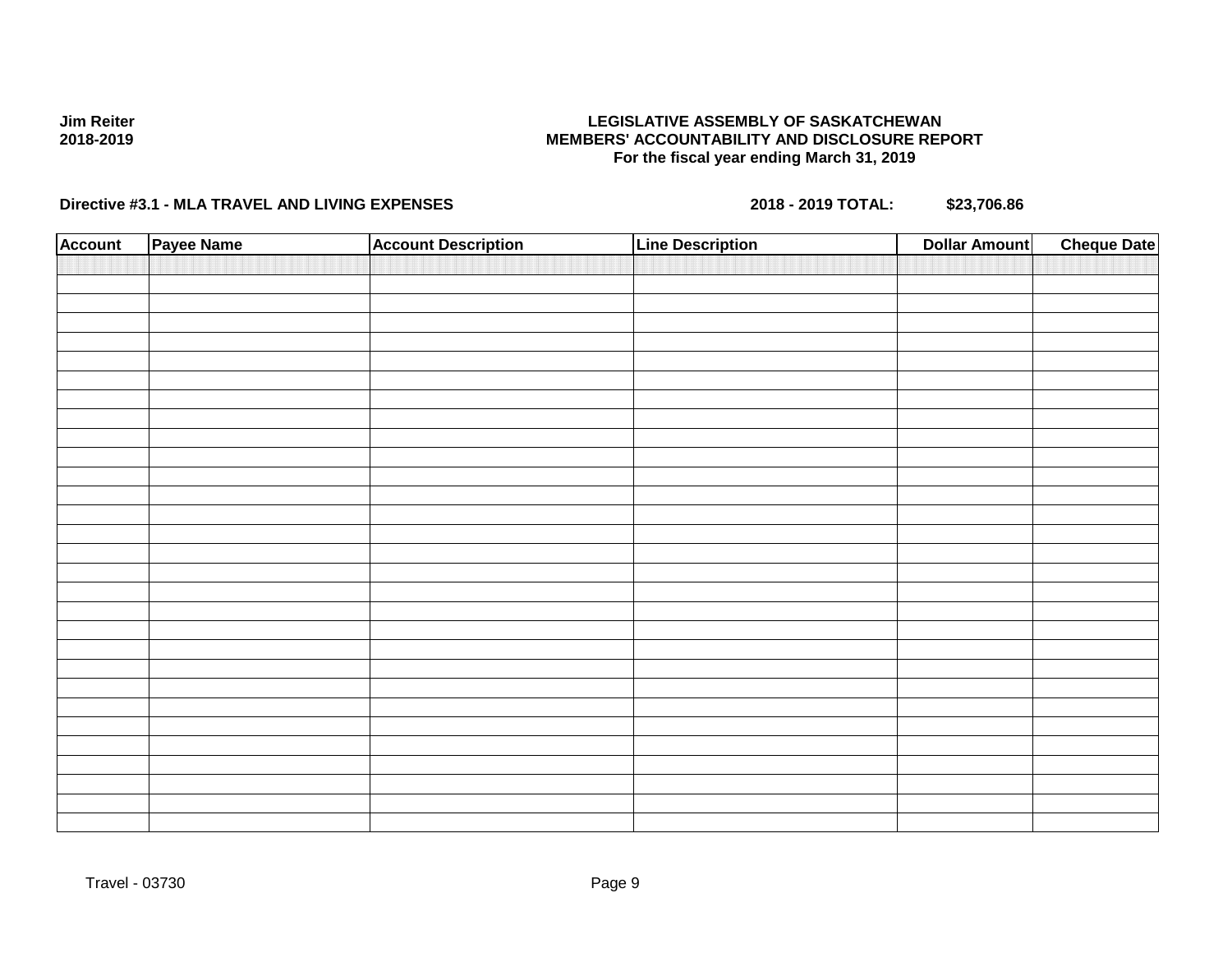### **LEGISLATIVE ASSEMBLY OF SASKATCHEWAN MEMBERS' ACCOUNTABILITY AND DISCLOSURE REPORT For the fiscal year ending March 31, 2019**

**Directive #3.1 - MLA TRAVEL AND LIVING EXPENSES 2018 - 2019 TOTAL: \$23,706.86**

| <b>Account</b> | <b>Payee Name</b> | <b>Account Description</b> | <b>Line Description</b> | Dollar Amount | <b>Cheque Date</b> |
|----------------|-------------------|----------------------------|-------------------------|---------------|--------------------|
|                |                   |                            |                         |               |                    |
|                |                   |                            |                         |               |                    |
|                |                   |                            |                         |               |                    |
|                |                   |                            |                         |               |                    |
|                |                   |                            |                         |               |                    |
|                |                   |                            |                         |               |                    |
|                |                   |                            |                         |               |                    |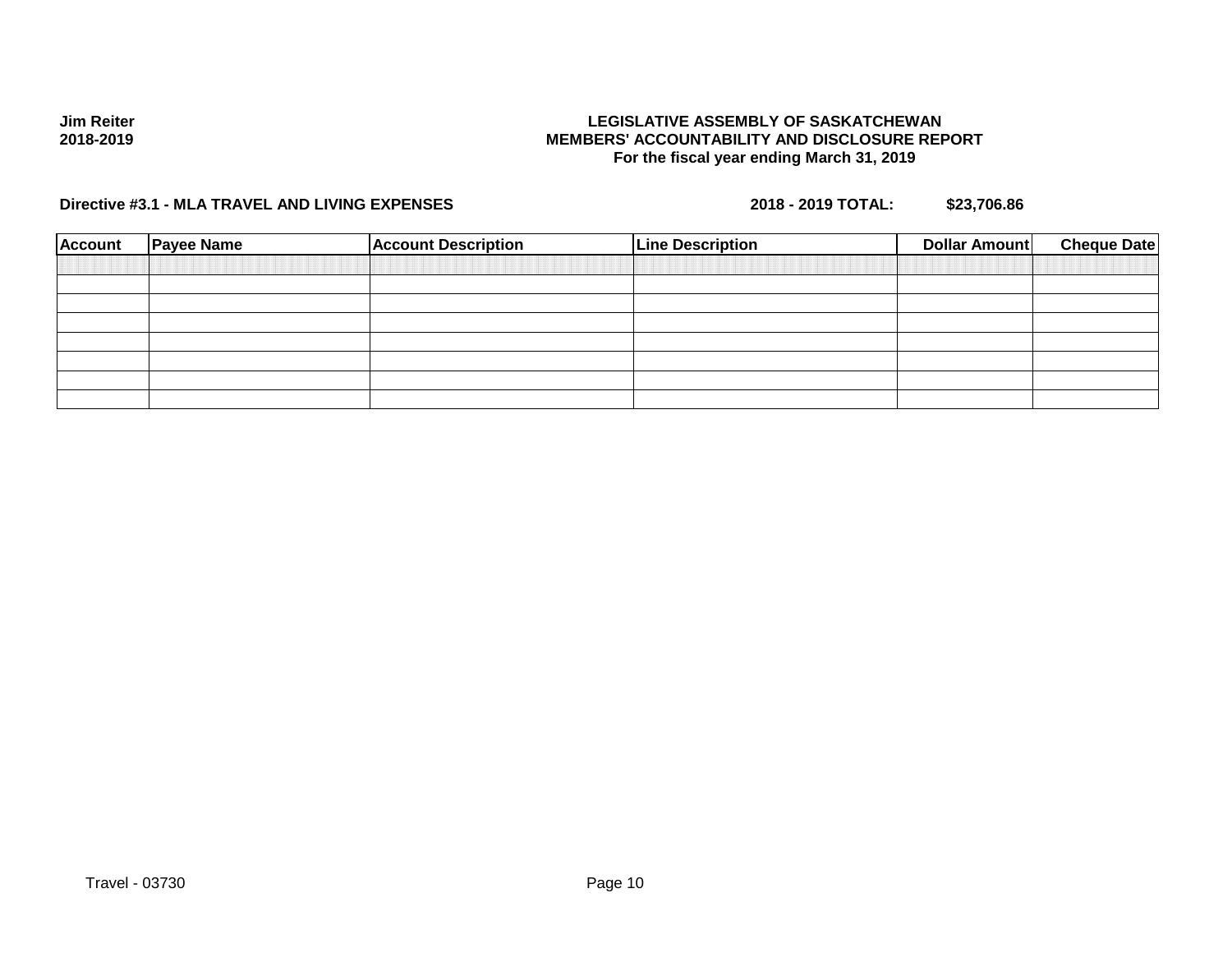# **LEGISLATIVE ASSEMBLY OF SASKATCHEWAN MEMBERS' ACCOUNTABILITY AND DISCLOSURE REPORT For the fiscal year ending March 31, 2019**

| <b>Account</b> | <b>Payee Name</b>                                   | <b>Account Description</b>                | <b>Line Description</b>            | <b>Dollar Amount</b> | <b>Cheque Date</b> |
|----------------|-----------------------------------------------------|-------------------------------------------|------------------------------------|----------------------|--------------------|
|                |                                                     |                                           |                                    |                      |                    |
| 522000         | SPENCER/OGENCHUK                                    | Rent of Ground, Buildings and Other Space | APRIL 2018 MLA OFFICE RENT         | 1,024.34             | 04-01-18           |
| 522000         | SPENCER/OGENCHUK                                    | Rent of Ground, Buildings and Other Space | MAY 2018 MLA OFFICE RENT           | 1,024.34             | 04-16-18           |
| 522000         | SPENCER/OGENCHUK                                    | Rent of Ground, Buildings and Other Space | JUNE 2018 MLA OFFICE RENT          | 1,065.31             | 05-18-18           |
| 522000         | SPENCER/OGENCHUK                                    | Rent of Ground, Buildings and Other Space | JULY 2018 MLA OFFICE RENT          | 1,065.31             | 06-19-18           |
| 522000         | SPENCER/OGENCHUK                                    | Rent of Ground, Buildings and Other Space | <b>AUGUST 2018 MLA OFFICE RENT</b> | 1,065.31             | 07-18-18           |
| 522000         | SPENCER/OGENCHUK                                    | Rent of Ground, Buildings and Other Space | SEPTEMBER 2018 MLA OFFICE RENT     | 1,065.31             | 08-17-18           |
| 522000         | SPENCER/OGENCHUK                                    | Rent of Ground, Buildings and Other Space | OCTOBER 2018 MLA OFFICE RENT       | 1,065.31             | 09-19-18           |
| 522000         | SPENCER/OGENCHUK                                    | Rent of Ground, Buildings and Other Space | NOVEMBER 2018 MLA OFFICE RENT      | 1,065.31             | 10-16-18           |
| 522000         | SPENCER/OGENCHUK                                    | Rent of Ground, Buildings and Other Space | DECEMBER 2018 MLA OFFICE RENT      | 1,065.31             | 11-16-18           |
| 522000         | SPENCER/OGENCHUK                                    | Rent of Ground, Buildings and Other Space | JANUARY 2019 MLA OFFICE RENT       | 1,065.31             | 12-18-18           |
| 522000         | SPENCER/OGENCHUK                                    | Rent of Ground, Buildings and Other Space | FEBRUARY 2019 MLA OFFICE RENT      | 1,065.31             | $01 - 15 - 19$     |
| 522000         | SPENCER/OGENCHUK                                    | Rent of Ground, Buildings and Other Space | MAR/19 MLA OFFICE RENT             | 1,065.31             | $02 - 11 - 19$     |
| 522200         | MINISTER OF FINANCE-MINISTRY<br>OF CENTRAL SERVICES | Rent of Photocopiers                      | PHOTOCOPIER SERVICE FEE 2018/19    | 100.00               | 12-01-18           |
| 522200         | TOSHIBA OF CANADA LTD.                              | Rent of Photocopiers                      | <b>COPIER CHARGES</b>              | 131.11               | $01 - 01 - 19$     |
| 522200         | TOSHIBA TEC CANADA BUSINESS<br><b>SOLUTIONS INC</b> | <b>Rent of Photocopiers</b>               | <b>COPIER CHARGES</b>              | 167.59               | 05-01-18           |
| 522200         | TOSHIBA TEC CANADA BUSINESS<br><b>SOLUTIONS INC</b> | Rent of Photocopiers                      | <b>COPIER CHARGES</b>              | 186.28               | 06-01-18           |
| 522200         | TOSHIBA TEC CANADA BUSINESS<br><b>SOLUTIONS INC</b> | Rent of Photocopiers                      | <b>COPIER CHARGES</b>              | 7.95                 | $07 - 01 - 18$     |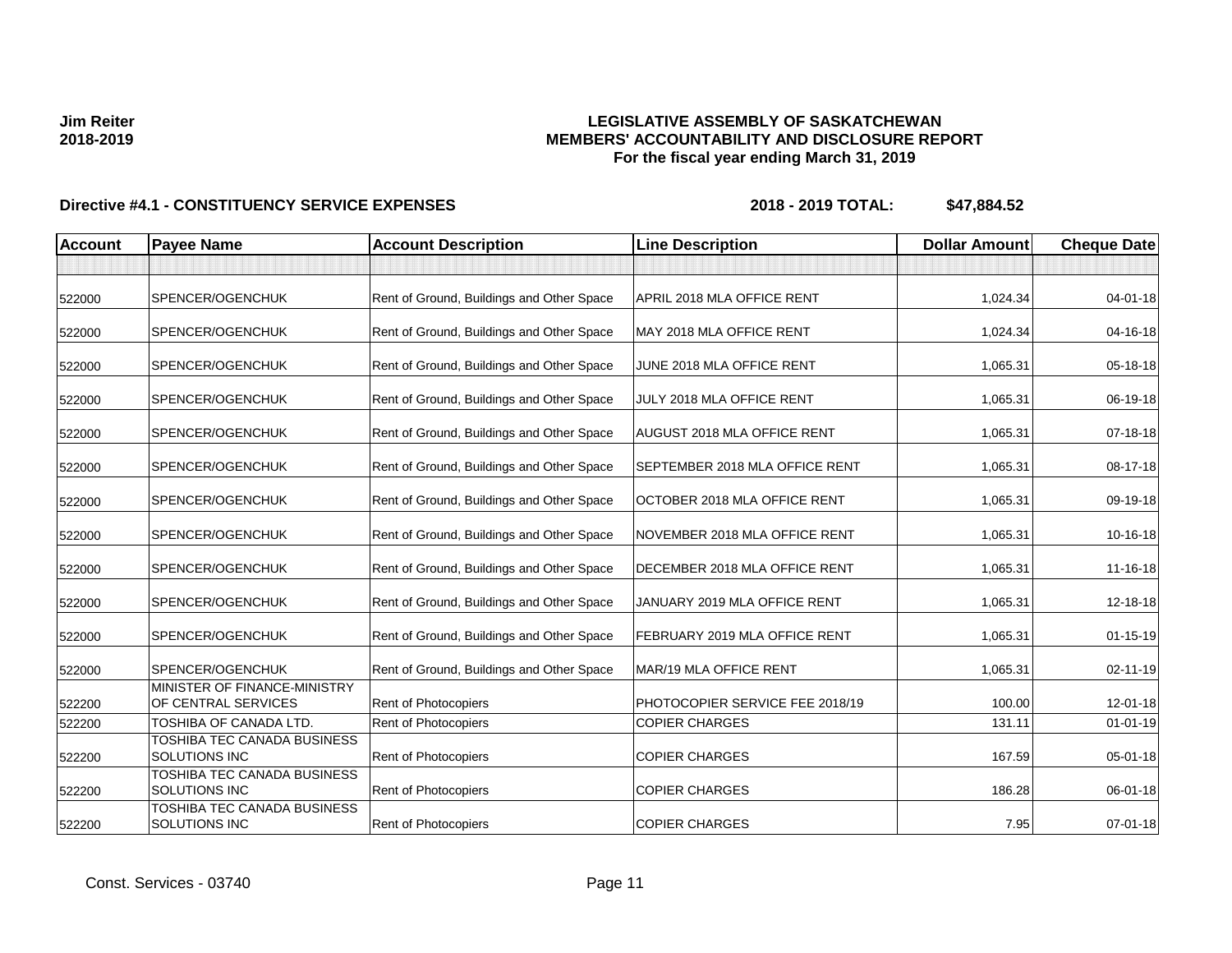## **LEGISLATIVE ASSEMBLY OF SASKATCHEWAN MEMBERS' ACCOUNTABILITY AND DISCLOSURE REPORT For the fiscal year ending March 31, 2019**

| <b>Account</b> | <b>Payee Name</b>                                   | <b>Account Description</b>          | <b>Line Description</b>        | <b>Dollar Amount</b> | <b>Cheque Date</b> |
|----------------|-----------------------------------------------------|-------------------------------------|--------------------------------|----------------------|--------------------|
|                |                                                     |                                     |                                |                      |                    |
|                | TOSHIBA TEC CANADA BUSINESS                         |                                     |                                |                      |                    |
| 522200         | <b>SOLUTIONS INC</b>                                | Rent of Photocopiers                | <b>COPIER CHARGES</b>          | 133.08               | 08-01-18           |
|                | TOSHIBA TEC CANADA BUSINESS                         |                                     |                                |                      |                    |
| 522200         | <b>SOLUTIONS INC</b>                                | Rent of Photocopiers                | <b>COPIER CHARGES</b>          | 123.16               | 09-01-18           |
|                | TOSHIBA TEC CANADA BUSINESS                         |                                     |                                |                      |                    |
| 522200         | <b>SOLUTIONS INC</b>                                | Rent of Photocopiers                | <b>COPIER CHARGES</b>          | 128.18               | 09-01-18           |
|                | TOSHIBA TEC CANADA BUSINESS                         |                                     |                                |                      |                    |
| 522200         | <b>SOLUTIONS INC</b>                                | Rent of Photocopiers                | <b>COPIER CHARGES</b>          | 128.68               | $10 - 01 - 18$     |
|                | TOSHIBA TEC CANADA BUSINESS<br><b>SOLUTIONS INC</b> | Rent of Photocopiers                | <b>COPIER CHARGES</b>          | 137.84               | $11 - 01 - 18$     |
| 522200         | TOSHIBA TEC CANADA BUSINESS                         |                                     |                                |                      |                    |
| 522200         | <b>SOLUTIONS INC</b>                                | Rent of Photocopiers                | <b>COPIER CHARGES</b>          | 134.33               | $12 - 01 - 18$     |
|                | TOSHIBA TEC CANADA BUSINESS                         |                                     |                                |                      |                    |
| 522200         | <b>SOLUTIONS INC</b>                                | Rent of Photocopiers                | <b>COPIER CHARGES</b>          | 129.09               | 02-01-19           |
|                | TOSHIBA TEC CANADA BUSINESS                         |                                     |                                |                      |                    |
| 522200         | SOLUTIONS INC                                       | <b>Rent of Photocopiers</b>         | <b>COPIER CHARGE</b>           | 127.92               | 03-01-19           |
|                | TOSHIBA TEC CANADA BUSINESS                         |                                     |                                |                      |                    |
| 522200         | <b>SOLUTIONS INC</b>                                | <b>Rent of Photocopiers</b>         | <b>COPIER CHARGES</b>          | 129.10               | 03-29-19           |
| 522500         | MOORE & ASSOCIATES INC.                             | <b>Insurance Premiums</b>           | 2019 ESTON-1 INSURANCE         | 698.54               | $01 - 01 - 19$     |
| 522600         | ROSETOWN, TOWN OF                                   | Utilities - Water and Sewer         | APRIL 1 - MAY 31, 2018         | 188.66               | 06-04-18           |
| 522600         | ROSETOWN, TOWN OF                                   | Utilities - Water and Sewer         | UTILITIES JUNE 1 - 31, 2018    | 163.94               | 08-01-18           |
| 522600         | ROSETOWN, TOWN OF                                   | Utilities - Water and Sewer         | AUGUST 1 - SEPTEMBER 30, 2018  | 188.66               | 10-02-18           |
| 522600         | ROSETOWN, TOWN OF                                   | Utilities - Water and Sewer         | DECEMBER 1 - JANUARY 31, 2019  | 193.40               | $02 - 01 - 19$     |
| 522700         | <b>ROSETOWN, TOWN OF</b>                            | Utilities - Electricity and Nat Gas | OCT0BER 1 - NOVEMBER 30, 2018  | 188.66               | $12 - 03 - 18$     |
| 522700         | <b>SASKENERGY INCORPORATED</b>                      | Utilities - Electricity and Nat Gas | 61331200008 APRIL 25, 2018     | 101.30               | $05 - 01 - 18$     |
| 522700         | SASKENERGY INCORPORATED                             | Utilities - Electricity and Nat Gas | 61331200008 MAY 24, 2018       | 43.15                | 06-01-18           |
| 522700         | SASKENERGY INCORPORATED                             | Utilities - Electricity and Nat Gas | 61331200000 JUNE 20, 2018      | 42.57                | 07-01-18           |
| 522700         | SASKENERGY INCORPORATED                             | Utilities - Electricity and Nat Gas | 61331200008 JULY 25, 2018      | 41.99                | 08-01-18           |
| 522700         | SASKENERGY INCORPORATED                             | Utilities - Electricity and Nat Gas | 61331200008 AUG 22, 2018       | 41.99                | $09 - 01 - 18$     |
| 522700         | SASKENERGY INCORPORATED                             | Utilities - Electricity and Nat Gas | 61331200008 SEPTEMBER 25, 2018 | 43.15                | $10 - 01 - 18$     |
| 522700         | SASKENERGY INCORPORATED                             | Utilities - Electricity and Nat Gas | 6133100008 OCTOBER 25, 2018    | 65.82                | $11-01-18$         |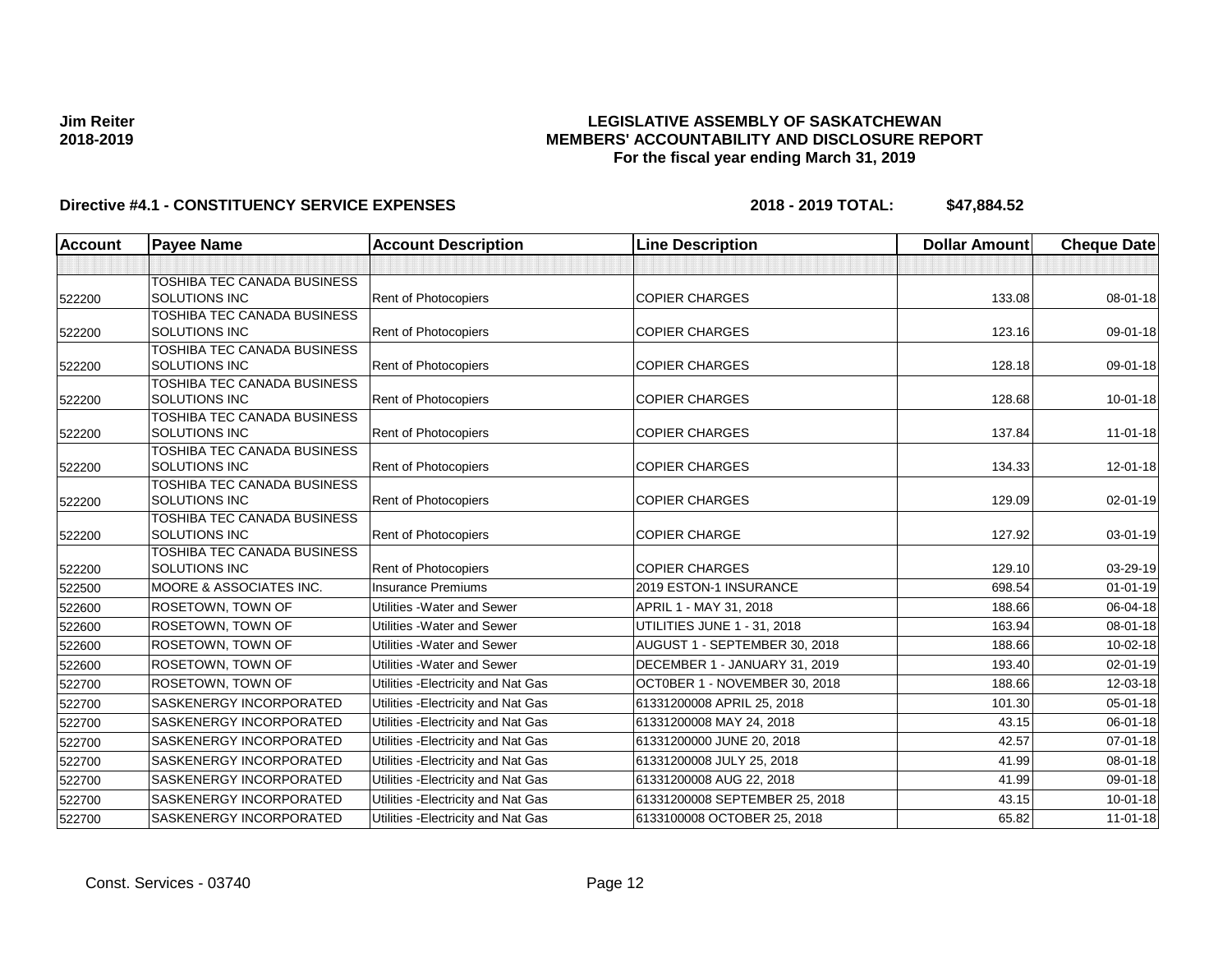## **LEGISLATIVE ASSEMBLY OF SASKATCHEWAN MEMBERS' ACCOUNTABILITY AND DISCLOSURE REPORT For the fiscal year ending March 31, 2019**

| <b>Account</b> | <b>Payee Name</b>                                   | <b>Account Description</b>           | <b>Line Description</b>         | <b>Dollar Amount</b> | <b>Cheque Date</b> |
|----------------|-----------------------------------------------------|--------------------------------------|---------------------------------|----------------------|--------------------|
|                |                                                     |                                      |                                 |                      |                    |
| 522700         | SASKENERGY INCORPORATED                             | Utilities - Electricity and Nat Gas  | 61331200008 NOVEMBER 22, 2018   | 81.70                | 12-01-18           |
| 522700         | <b>SASKENERGY INCORPORATED</b>                      | Utilities - Electricity and Nat Gas  | 61331200008 DECEMBER 24, 2018   | 84.74                | $01 - 01 - 19$     |
| 522700         | SASKENERGY INCORPORATED                             | Utilities - Electricity and Nat Gas  | 61331200008 JANUIARY 24, 2019   | 111.97               | 02-01-19           |
| 522700         | SASKENERGY INCORPORATED                             | Utilities - Electricity and Nat Gas  | 61331200008 FEBRUARY 25, 2019   | 124.81               | 03-01-19           |
| 522700         | SASKENERGY INCORPORATED                             | Utilities - Electricity and Nat Gas  | 61331200008 MARCH 25, 2019      | 104.26               | 03-25-19           |
| 522700         | SASKPOWER CORPORATION                               | Utilities - Electricity and Nat Gas  | 500001885861 APRIL 25, 2018     | 197.29               | 05-01-18           |
| 522700         | SASKPOWER CORPORATION                               | Utilities - Electricity and Nat Gas  | 500001885861 JULY 25, 2018      | 41.06                | 08-01-18           |
| 522700         | SASKPOWER CORPORATION                               | Utilities - Electricity and Nat Gas  | 500001885861 AUGUST 27, 2018    | 196.08               | 09-01-18           |
| 522700         | <b>SASKPOWER CORPORATION</b>                        | Utilities - Electricity and Nat Gas  | 500001885861 SEPTEMBER 25, 2018 | 116.96               | $10 - 01 - 18$     |
| 522700         | SASKPOWER CORPORATION                               | Utilities - Electricity and Nat Gas  | 500001885861 Oct 25, 2018       | 120.32               | $11-01-18$         |
| 522700         | <b>SASKPOWER CORPORATION</b>                        | Utilities - Electricity and Nat Gas  | 500001885861 NOVEMBER 27, 2018  | 128.83               | 12-01-18           |
| 522700         | <b>SASKPOWER CORPORATION</b>                        | Utilities - Electricity and Nat Gas  | 500001885861 DECEMBER 24, 2018  | 111.79               | $01 - 01 - 19$     |
| 522700         | <b>SASKPOWER CORPORATION</b>                        | Utilities - Electricity and Nat Gas  | 500001885861 JANUARY 24, 2019   | 124.87               | $02 - 01 - 19$     |
| 522700         | <b>SASKPOWER CORPORATION</b>                        | Utilities - Electricity and Nat Gas  | 500001885861 FEBRUARY 25, 2019  | 125.94               | 03-01-19           |
| 524000         | <b>IMPACT ENERGY SERVICES</b>                       | Repairs                              | PST ADDED TO OFFICE REPAIR      | 103.58               | $05 - 01 - 18$     |
| 525000         | MINISTER OF FINANCE-MINISTRY<br>OF CENTRAL SERVICES | Postal, Courier, Freight and Related | MAY 2018 MAIL SERVICES          | 47.92                | 06-18-18           |
| 525000         | MINISTER OF FINANCE-MINISTRY<br>OF CENTRAL SERVICES | Postal, Courier, Freight and Related | APRIL 2018 MAIL SERVICES        | 47.92                | 06-18-18           |
| 525000         | MINISTER OF FINANCE-MINISTRY<br>OF CENTRAL SERVICES | Postal, Courier, Freight and Related | JUNE 2018 MAIL SERVICES         | 48.42                | 08-01-18           |
| 525000         | MINISTER OF FINANCE-MINISTRY<br>OF CENTRAL SERVICES | Postal, Courier, Freight and Related | JULY 2018 MAIL SERVICES         | 45.96                | 09-06-18           |
| 525000         | MINISTER OF FINANCE-MINISTRY<br>OF CENTRAL SERVICES | Postal, Courier, Freight and Related | MAIL SERVICES AUG 2018          | 45.96                | $11 - 01 - 18$     |
| 525000         | MINISTER OF FINANCE-MINISTRY<br>OF CENTRAL SERVICES | Postal, Courier, Freight and Related | SEPTEMBER 2018 MAIL SERVICES    | 46.02                | $11 - 01 - 18$     |
| 525000         | MINISTER OF FINANCE-MINISTRY<br>OF CENTRAL SERVICES | Postal, Courier, Freight and Related | OCTOBER 2018 MAIL SERVICES      | 46.02                | 12-01-18           |
| 525000         | MINISTER OF FINANCE-MINISTRY<br>OF CENTRAL SERVICES | Postal, Courier, Freight and Related | NOVEMBER 2018 MAIL SERVICES     | 46.02                | $01 - 01 - 19$     |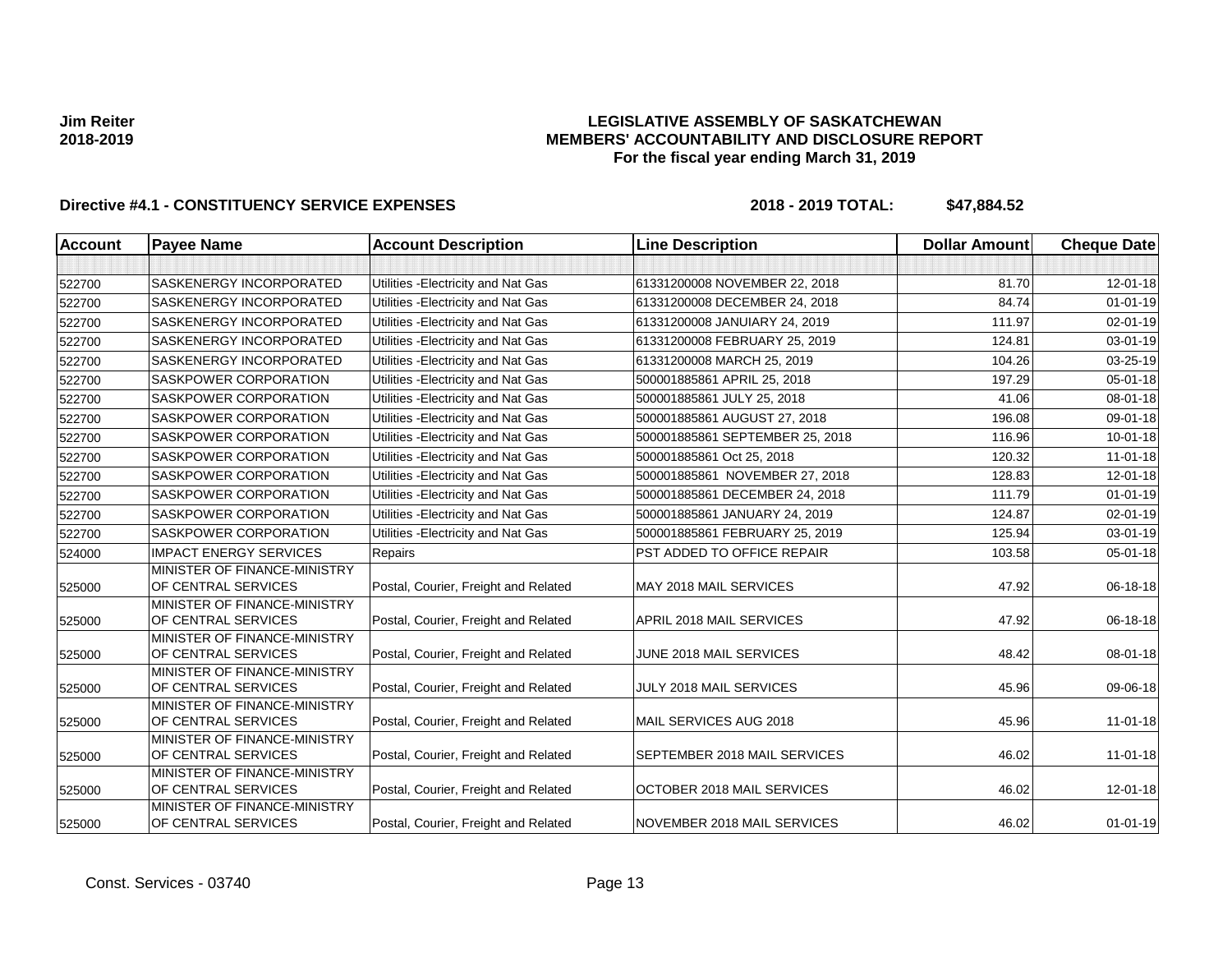# **LEGISLATIVE ASSEMBLY OF SASKATCHEWAN MEMBERS' ACCOUNTABILITY AND DISCLOSURE REPORT For the fiscal year ending March 31, 2019**

| <b>Account</b> | <b>Payee Name</b>                                   | <b>Account Description</b>           | <b>Line Description</b>                                     | <b>Dollar Amount</b> | <b>Cheque Date</b> |
|----------------|-----------------------------------------------------|--------------------------------------|-------------------------------------------------------------|----------------------|--------------------|
|                |                                                     |                                      |                                                             |                      |                    |
| 525000         | MINISTER OF FINANCE-MINISTRY<br>OF CENTRAL SERVICES | Postal, Courier, Freight and Related | DECEMBER 2018 MAIL SERVICES                                 | 46.02                | 02-01-19           |
| 525000         | MINISTER OF FINANCE-MINISTRY<br>OF CENTRAL SERVICES | Postal, Courier, Freight and Related | JANUARY 2019 MAIL SERVICES                                  | 46.02                | 03-01-19           |
| 525000         | MINISTER OF FINANCE-MINISTRY<br>OF CENTRAL SERVICES | Postal, Courier, Freight and Related | FEBRUARY 2019 MAIL SERVICES                                 | 46.02                | 03-14-19           |
| 525000         | MINISTER OF FINANCE-MINISTRY<br>OF CENTRAL SERVICES | Postal, Courier, Freight and Related | <b>MAR/19 MAIL SERVICES</b>                                 | 46.02                | 03-31-19           |
| 525000         | REITER, JAMES P                                     | Postal, Courier, Freight and Related | <b>REIMB: POSTAGE</b>                                       | 16.01                | $05 - 01 - 18$     |
| 525000         | <b>REITER, JAMES P</b>                              | Postal, Courier, Freight and Related | <b>REIMB: POSTAGE</b>                                       | 357.00               | 12-17-18           |
| 529000         | <b>KELLETT ENTERPRISES LTD.</b>                     | <b>General Contractual Services</b>  | BOTTLED WATER/COOLER CLEANING                               | 25.00                | $05 - 01 - 18$     |
| 529000         | UNIFIRST CANADA LTD.                                | <b>General Contractual Services</b>  | <b>MAT CLEANING SERVICE</b>                                 | 38.22                | 04-10-18           |
| 529000         | UNIFIRST CANADA LTD.                                | <b>General Contractual Services</b>  | <b>MAT CLEANING SERVICE</b>                                 | 38.55                | 05-07-18           |
| 529000         | UNIFIRST CANADA LTD.                                | <b>General Contractual Services</b>  | <b>MAT CLEANING SERVICE</b>                                 | 35.44                | 06-04-18           |
| 529000         | UNIFIRST CANADA LTD.                                | <b>General Contractual Services</b>  | <b>MAT CLEANING SERVICE</b>                                 | 40.02                | 07-02-18           |
| 529000         | UNIFIRST CANADA LTD.                                | <b>General Contractual Services</b>  | <b>MAT CLEANING SERVICE</b>                                 | 40.02                | 08-01-18           |
| 529000         | UNIFIRST CANADA LTD.                                | <b>General Contractual Services</b>  | <b>MAT CLEANING SERVICE</b>                                 | 36.45                | 09-01-18           |
| 529000         | UNIFIRST CANADA LTD.                                | <b>General Contractual Services</b>  | MAT CLEANING SERVICE                                        | 40.02                | $11-01-18$         |
| 529000         | UNIFIRST CANADA LTD.                                | <b>General Contractual Services</b>  | <b>MAT CLEANING SERVICE</b>                                 | 40.02                | 11-20-18           |
| 529000         | UNIFIRST CANADA LTD.                                | <b>General Contractual Services</b>  | <b>MAT CLEANING SERVICE</b>                                 | 40.02                | $01 - 01 - 19$     |
| 529000         | UNIFIRST CANADA LTD.                                | <b>General Contractual Services</b>  | <b>MAT CLEANING SERVICE</b>                                 | 40.66                | $01 - 15 - 19$     |
| 529000         | UNIFIRST CANADA LTD.                                | <b>General Contractual Services</b>  | <b>MAT CLEANING SERVICE</b>                                 | 42.14                | 03-01-19           |
| 529000         | UNIFIRST CANADA LTD.                                | <b>General Contractual Services</b>  | <b>MAT CLEANING SERVICE</b>                                 | 42.14                | 03-12-19           |
| 530300         | MARU GROUP CANADA INC.                              | Primary Research/Focus group         | AD HOC CONSULTING - BRAND<br><b>HEALTH/TRACKING U&amp;A</b> | 632.98               | 08-01-18           |
| 530300         | <b>MARU GROUP CANADA INC.</b>                       | Primary Research/Focus group         | AD HOC CONSULTING-BRAND<br>HEALTH/TRACKING/U&A              | 632.98               | $10 - 01 - 18$     |
| 530300         | <b>MARU GROUP CANADA INC.</b>                       | Primary Research/Focus group         | <b>GROUP AD HOC CONSULTING</b>                              | 632.98               | $11-01-18$         |
| 530300         | MARU GROUP CANADA INC.                              | Primary Research/Focus group         | <b>GROUP AD AD CONSULTING</b>                               | 632.98               | 12-01-18           |
| 530500         | AAA ROSETOWN SENIOR<br><b>REDWINGS</b>              | Media Placement                      | <b>ADVERTISING</b>                                          | 300.00               | $11 - 01 - 18$     |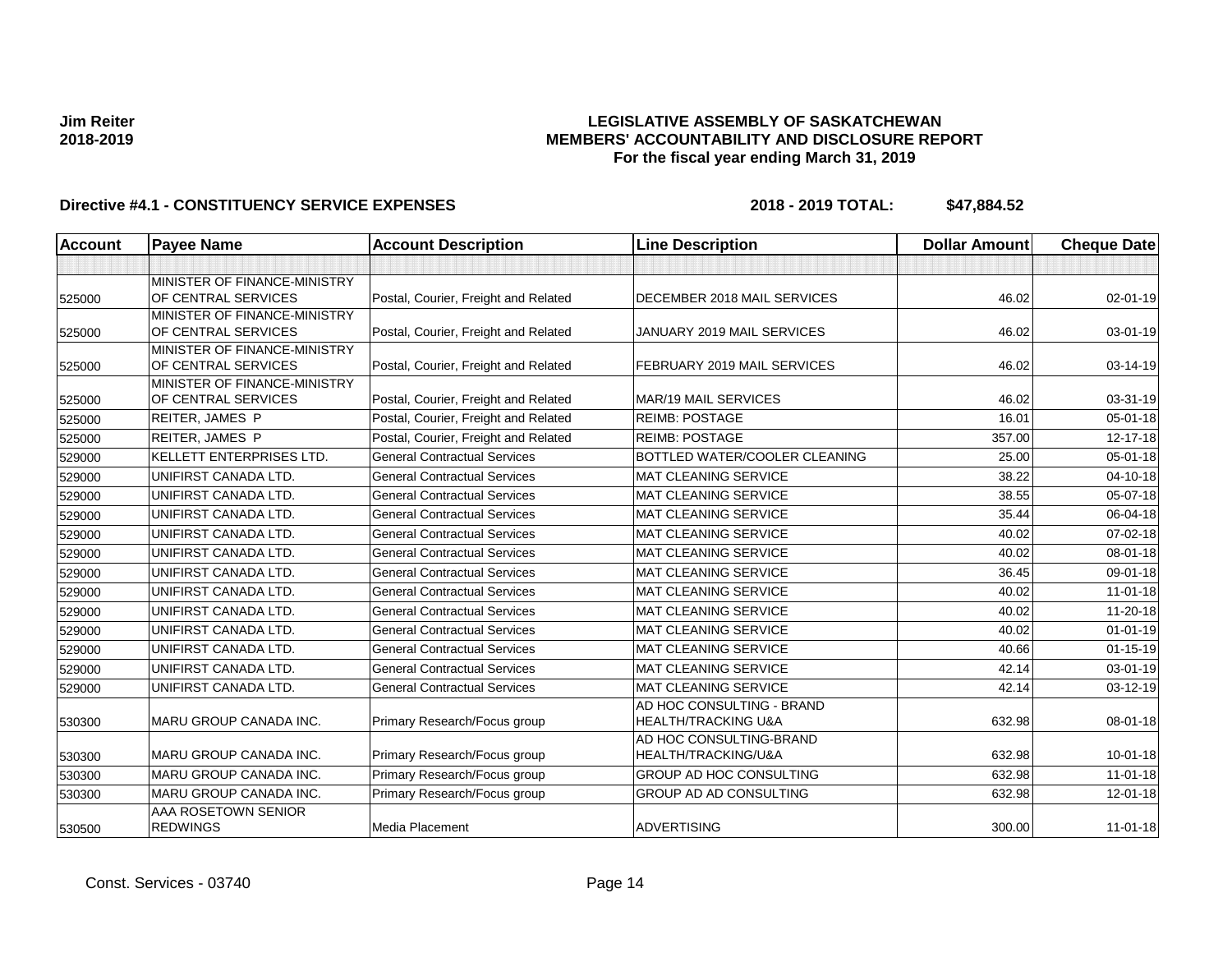## **LEGISLATIVE ASSEMBLY OF SASKATCHEWAN MEMBERS' ACCOUNTABILITY AND DISCLOSURE REPORT For the fiscal year ending March 31, 2019**

| <b>Account</b> | <b>Payee Name</b>                       | <b>Account Description</b> | <b>Line Description</b>     | <b>Dollar Amount</b> | <b>Cheque Date</b> |
|----------------|-----------------------------------------|----------------------------|-----------------------------|----------------------|--------------------|
|                |                                         |                            |                             |                      |                    |
| 530500         | ADCANADA MEDIA INC.                     | Media Placement            | <b>ADVERTISING</b>          | 364.71               | 03-28-19           |
| 530500         | <b>CREATIVE FIRE</b>                    | Media Placement            | <b>ADVERTISING</b>          | 1,061.20             | 08-17-18           |
| 530500         | <b>CREATIVE FIRE</b>                    | Media Placement            | <b>ADVERTISING</b>          | 2,316.03             | 12-01-18           |
| 530500         | <b>CREATIVE FIRE</b>                    | Media Placement            | <b>ADVERTISING</b>          | 1,462.68             | 03-26-19           |
| 530500         | <b>ECONOMY STATIONERY</b>               | Media Placement            | <b>ADVERTISING</b>          | 134.71               | 09-01-18           |
| 530500         | GOLDEN WEST BROADCASTING<br>LTD.        | Media Placement            | ADVERTISING - NO GST        | 50.00                | 07-01-18           |
| 530500         | <b>GOLDEN WEST BROADCASTING</b><br>LTD. | Media Placement            | ADVERTISING - NO GST        | 50.00                | $07 - 01 - 18$     |
| 530500         | <b>GOLDEN WEST BROADCASTING</b><br>LTD. | Media Placement            | ADVERTISING - NO GST        | 50.00                | $07 - 01 - 18$     |
| 530500         | <b>GOLDEN WEST BROADCASTING</b><br>LTD. | Media Placement            | ADVERTISING - NO GST        | 50.00                | 07-01-18           |
| 530500         | <b>GOLDEN WEST BROADCASTING</b><br>LTD. | Media Placement            | ADVERTISING - NO GST        | 50.00                | $07 - 01 - 18$     |
| 530500         | <b>GOLDEN WEST BROADCASTING</b><br>LTD. | Media Placement            | ADVERTISING - NO GST        | 100.00               | 07-01-18           |
| 530500         | <b>GOLDEN WEST BROADCASTING</b><br>LTD. | Media Placement            | <b>ADVERTISING - NO GST</b> | 50.00                | $07 - 01 - 18$     |
| 530500         | <b>GOLDEN WEST BROADCASTING</b><br>LTD. | Media Placement            | ADVERTISING - NO GST        | 100.00               | $07 - 01 - 18$     |
| 530500         | <b>GOLDEN WEST BROADCASTING</b><br>LTD. | Media Placement            | ADVERTISING - NO GST        | 50.00                | 07-01-18           |
| 530500         | <b>GOLDEN WEST BROADCASTING</b><br>LTD. | Media Placement            | ADVERTISING - NO GST        | 50.00                | 07-01-18           |
| 530500         | <b>GOLDEN WEST BROADCASTING</b><br>LTD. | Media Placement            | <b>ADVERTISING - NO GST</b> | 50.00                | 07-01-18           |
| 530500         | <b>GOLDEN WEST BROADCASTING</b><br>LTD. | Media Placement            | <b>ADVERTISING - NO GST</b> | 50.00                | 07-01-18           |
| 530500         | <b>GOLDEN WEST BROADCASTING</b><br>LTD. | Media Placement            | ADVERTISING - NO GST        | 50.00                | 07-01-18           |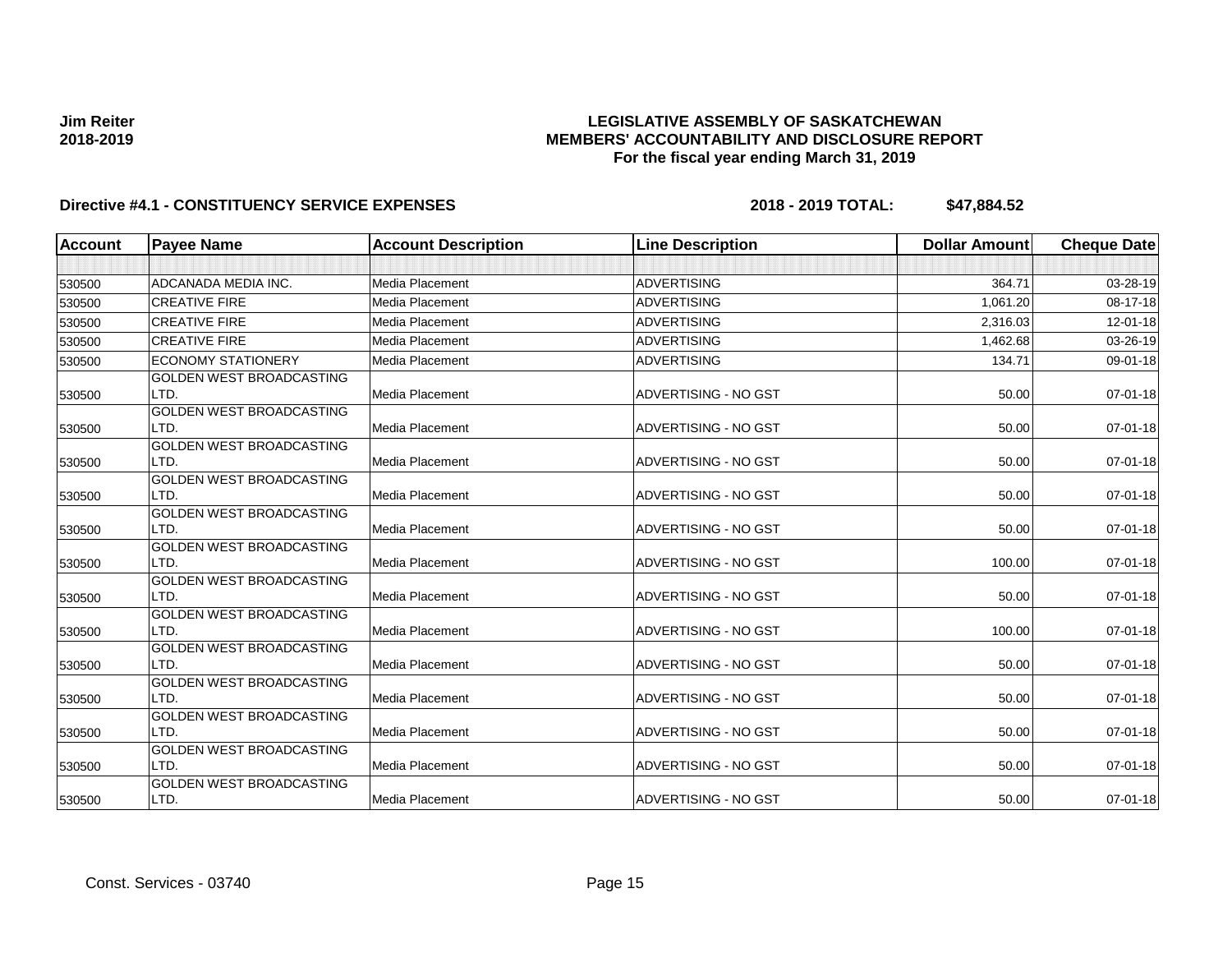## **LEGISLATIVE ASSEMBLY OF SASKATCHEWAN MEMBERS' ACCOUNTABILITY AND DISCLOSURE REPORT For the fiscal year ending March 31, 2019**

| <b>Account</b> | <b>Payee Name</b>                       | <b>Account Description</b> | <b>Line Description</b>     | <b>Dollar Amount</b> | <b>Cheque Date</b> |
|----------------|-----------------------------------------|----------------------------|-----------------------------|----------------------|--------------------|
|                |                                         |                            |                             |                      |                    |
|                | <b>GOLDEN WEST BROADCASTING</b>         |                            |                             |                      |                    |
| 530500         | LTD.                                    | <b>Media Placement</b>     | ADVERTISING - NO GST        | 100.00               | $07 - 01 - 18$     |
|                | <b>GOLDEN WEST BROADCASTING</b>         |                            |                             |                      |                    |
| 530500         | LTD.                                    | Media Placement            | ADVERTISING - NO GST        | 50.00                | 07-01-18           |
|                | GOLDEN WEST BROADCASTING                |                            |                             |                      |                    |
| 530500         | LTD.                                    | Media Placement            | ADVERTISING - NO GST        | 100.00               | 07-01-18           |
|                | <b>GOLDEN WEST BROADCASTING</b><br>LTD. | <b>Media Placement</b>     | ADVERTISING - NO GST        | 100.00               | $07 - 01 - 18$     |
| 530500         | GOLDEN WEST BROADCASTING                |                            |                             |                      |                    |
| 530500         | LTD.                                    | <b>Media Placement</b>     | ADVERTISING - NO GST        | 100.00               | $07 - 01 - 18$     |
|                | <b>GOLDEN WEST BROADCASTING</b>         |                            |                             |                      |                    |
| 530500         | LTD.                                    | <b>Media Placement</b>     | ADVERTISING - NO GST        | 100.00               | 07-01-18           |
|                | <b>GOLDEN WEST BROADCASTING</b>         |                            |                             |                      |                    |
| 530500         | LTD.                                    | Media Placement            | <b>ADVERTISING - NO GST</b> | 50.00                | $07 - 01 - 18$     |
|                | <b>GOLDEN WEST BROADCASTING</b>         |                            |                             |                      |                    |
| 530500         | LTD.                                    | <b>Media Placement</b>     | <b>ADVERTISING - NO GST</b> | 50.00                | 07-01-18           |
|                | <b>GOLDEN WEST BROADCASTING</b>         |                            |                             |                      |                    |
| 530500         | LTD.                                    | Media Placement            | ADVERTISING - NO GST        | 537.50               | $12 - 01 - 18$     |
|                | <b>GOLDEN WEST BROADCASTING</b>         |                            |                             |                      |                    |
| 530500         | LTD.                                    | Media Placement            | ADVERTISING - NO GST        | 537.50               | $12 - 01 - 18$     |
|                | GOLDEN WEST BROADCASTING<br>LTD.        | Media Placement            | ADVERTISING - NO GST        | 81.00                | $01 - 01 - 19$     |
| 530500         | <b>GOLDEN WEST BROADCASTING</b>         |                            |                             |                      |                    |
| 530500         | LTD.                                    | Media Placement            | ADVERTISING - NO GST        | 81.00                | $01-01-19$         |
|                | GOLDEN WEST BROADCASTING                |                            |                             |                      |                    |
| 530500         | LTD.                                    | <b>Media Placement</b>     | ADVERTISING - NO GST        | 199.00               | $01 - 01 - 19$     |
| 530500         | <b>INDEPENDENT PRINTERS LTD.</b>        | Media Placement            | <b>ADVERTISING</b>          | 35.28                | 04-01-18           |
| 530500         | <b>INDEPENDENT PRINTERS LTD.</b>        | Media Placement            | <b>ADVERTISING</b>          | 35.28                | 04-12-18           |
| 530500         | <b>INDEPENDENT PRINTERS LTD.</b>        | Media Placement            | <b>ADVERTISING</b>          | 35.28                | 05-01-18           |
| 530500         | <b>INDEPENDENT PRINTERS LTD.</b>        | <b>Media Placement</b>     | <b>ADVERTISING</b>          | 35.28                | 05-01-18           |
| 530500         | INDEPENDENT PRINTERS LTD.               | Media Placement            | <b>ADVERTISING</b>          | 35.28                | 05-03-18           |
|                | INDEPENDENT PRINTERS LTD.               | Media Placement            | <b>ADVERTISING</b>          | 35.28                | 05-10-18           |
| 530500         |                                         |                            |                             |                      |                    |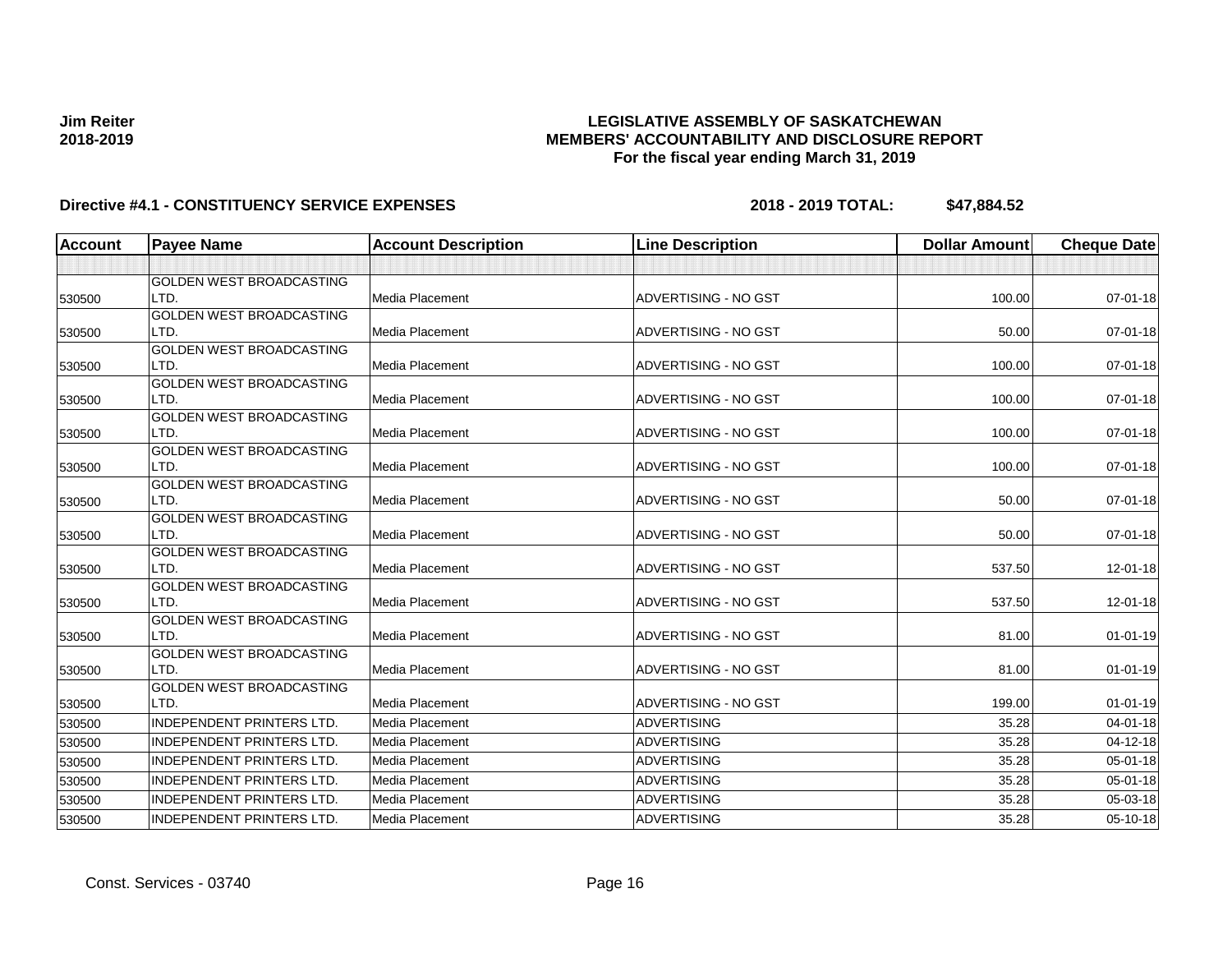## **LEGISLATIVE ASSEMBLY OF SASKATCHEWAN MEMBERS' ACCOUNTABILITY AND DISCLOSURE REPORT For the fiscal year ending March 31, 2019**

| <b>Account</b> | <b>Payee Name</b>                | <b>Account Description</b> | <b>Line Description</b> | <b>Dollar Amount</b> | <b>Cheque Date</b> |
|----------------|----------------------------------|----------------------------|-------------------------|----------------------|--------------------|
|                |                                  |                            |                         |                      |                    |
| 530500         | <b>INDEPENDENT PRINTERS LTD.</b> | Media Placement            | <b>ADVERTISING</b>      | 35.28                | 05-17-18           |
| 530500         | <b>INDEPENDENT PRINTERS LTD.</b> | Media Placement            | <b>ADVERTISING</b>      | 35.28                | 06-01-18           |
| 530500         | <b>INDEPENDENT PRINTERS LTD.</b> | Media Placement            | <b>ADVERTISING</b>      | 25.00                | 06-01-18           |
| 530500         | <b>INDEPENDENT PRINTERS LTD.</b> | Media Placement            | <b>ADVERTISING</b>      | 35.28                | 06-01-18           |
| 530500         | <b>INDEPENDENT PRINTERS LTD.</b> | Media Placement            | <b>ADVERTISING</b>      | 35.28                | 06-07-18           |
| 530500         | <b>INDEPENDENT PRINTERS LTD.</b> | Media Placement            | <b>ADVERTISING</b>      | 35.28                | 06-14-18           |
| 530500         | <b>INDEPENDENT PRINTERS LTD.</b> | Media Placement            | <b>ADVERTISING</b>      | 35.28                | 06-21-18           |
| 530500         | <b>INDEPENDENT PRINTERS LTD.</b> | Media Placement            | <b>ADVERTISING</b>      | 25.00                | 06-21-18           |
| 530500         | <b>INDEPENDENT PRINTERS LTD.</b> | Media Placement            | <b>ADVERTISING</b>      | 35.28                | 07-01-18           |
| 530500         | <b>INDEPENDENT PRINTERS LTD.</b> | Media Placement            | <b>ADVERTISING</b>      | 35.28                | 07-05-18           |
| 530500         | <b>INDEPENDENT PRINTERS LTD.</b> | Media Placement            | <b>ADVERTISING</b>      | 35.28                | 07-12-18           |
| 530500         | <b>INDEPENDENT PRINTERS LTD.</b> | Media Placement            | <b>ADVERTISING</b>      | 35.28                | 08-09-18           |
| 530500         | INDEPENDENT PRINTERS LTD.        | Media Placement            | <b>ADVERTISING</b>      | 35.28                | 08-16-18           |
| 530500         | <b>INDEPENDENT PRINTERS LTD.</b> | Media Placement            | <b>ADVERTISING</b>      | 35.28                | 09-01-18           |
| 530500         | <b>INDEPENDENT PRINTERS LTD.</b> | Media Placement            | <b>ADVERTISING</b>      | 35.28                | 09-01-18           |
| 530500         | <b>INDEPENDENT PRINTERS LTD.</b> | Media Placement            | <b>ADVERTISING</b>      | 35.28                | 09-06-18           |
| 530500         | <b>INDEPENDENT PRINTERS LTD.</b> | Media Placement            | ADVERTISING             | 35.28                | 09-13-18           |
| 530500         | <b>INDEPENDENT PRINTERS LTD.</b> | Media Placement            | <b>ADVERTISING</b>      | 35.28                | $10 - 01 - 18$     |
| 530500         | <b>INDEPENDENT PRINTERS LTD.</b> | Media Placement            | <b>ADVERTISING</b>      | 35.28                | $10 - 01 - 18$     |
| 530500         | <b>INDEPENDENT PRINTERS LTD.</b> | Media Placement            | <b>ADVERTISING</b>      | 35.28                | 10-04-18           |
| 530500         | <b>INDEPENDENT PRINTERS LTD.</b> | Media Placement            | <b>ADVERTISING</b>      | 35.28                | $10 - 11 - 18$     |
| 530500         | <b>INDEPENDENT PRINTERS LTD.</b> | Media Placement            | <b>ADVERTISING</b>      | 35.28                | $11-01-18$         |
| 530500         | <b>INDEPENDENT PRINTERS LTD.</b> | Media Placement            | <b>ADVERTISING</b>      | 35.28                | $11-01-18$         |
| 530500         | <b>INDEPENDENT PRINTERS LTD.</b> | Media Placement            | <b>ADVERTISING</b>      | 35.28                | $11-01-18$         |
| 530500         | <b>INDEPENDENT PRINTERS LTD.</b> | Media Placement            | <b>ADVERTISING</b>      | 35.28                | 11-08-18           |
| 530500         | <b>INDEPENDENT PRINTERS LTD.</b> | Media Placement            | <b>ADVERTISING</b>      | 35.28                | $11 - 15 - 18$     |
| 530500         | INDEPENDENT PRINTERS LTD.        | Media Placement            | <b>ADVERTISING</b>      | 35.28                | $11 - 22 - 18$     |
| 530500         | <b>INDEPENDENT PRINTERS LTD.</b> | Media Placement            | <b>ADVERTISING</b>      | 35.28                | 12-01-18           |
| 530500         | <b>INDEPENDENT PRINTERS LTD.</b> | Media Placement            | <b>ADVERTISING</b>      | 35.28                | 12-06-18           |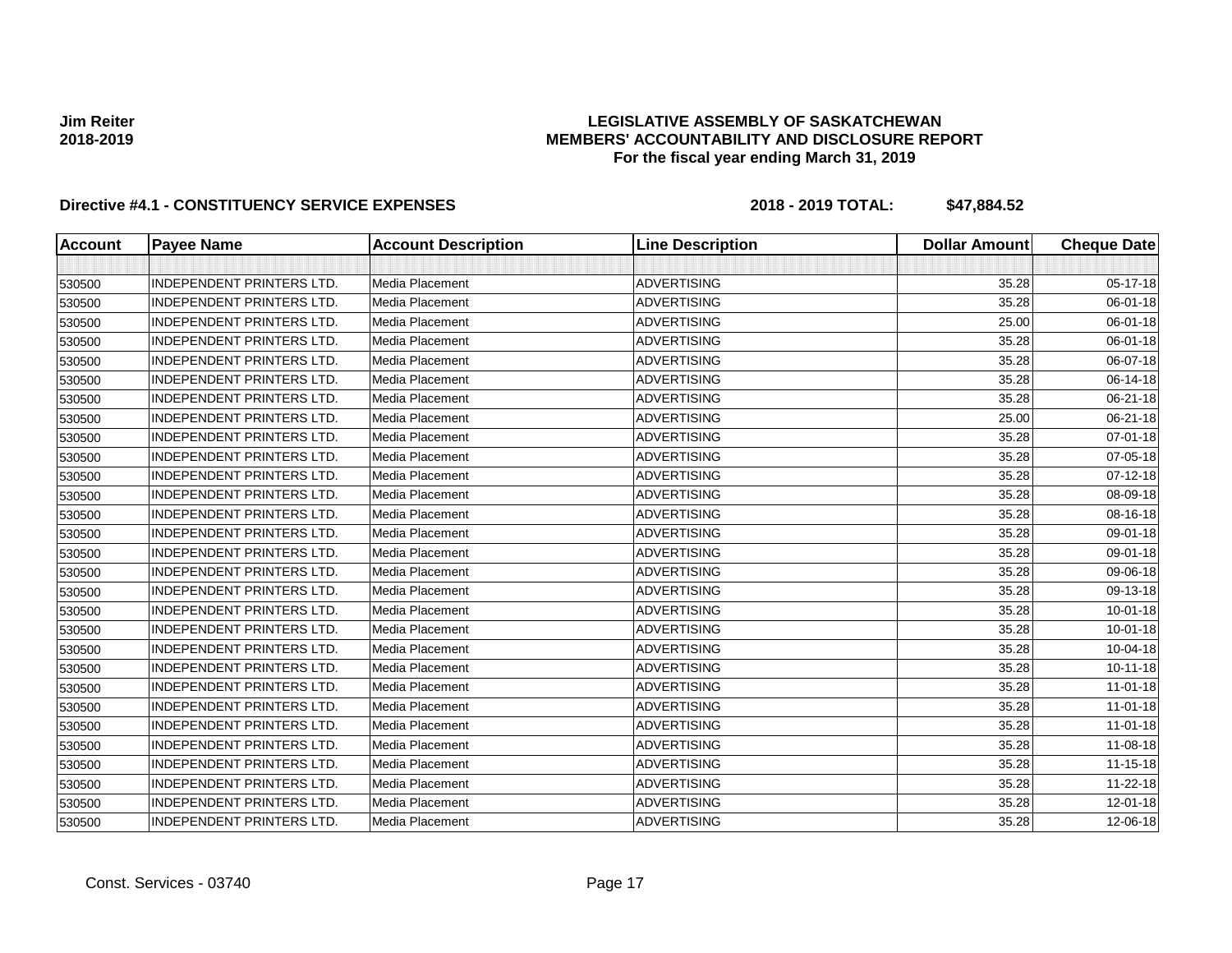## **LEGISLATIVE ASSEMBLY OF SASKATCHEWAN MEMBERS' ACCOUNTABILITY AND DISCLOSURE REPORT For the fiscal year ending March 31, 2019**

| <b>Account</b> | <b>Payee Name</b>                | <b>Account Description</b> | <b>Line Description</b> | <b>Dollar Amount</b> | <b>Cheque Date</b> |
|----------------|----------------------------------|----------------------------|-------------------------|----------------------|--------------------|
|                |                                  |                            |                         |                      |                    |
| 530500         | <b>INDEPENDENT PRINTERS LTD.</b> | Media Placement            | <b>ADVERTISING</b>      | 35.28                | 12-13-18           |
| 530500         | <b>INDEPENDENT PRINTERS LTD.</b> | Media Placement            | <b>ADVERTISING</b>      | 94.50                | 12-13-18           |
| 530500         | <b>INDEPENDENT PRINTERS LTD.</b> | Media Placement            | <b>ADVERTISING</b>      | 35.28                | $01 - 01 - 19$     |
| 530500         | <b>INDEPENDENT PRINTERS LTD.</b> | Media Placement            | <b>ADVERTISING</b>      | 35.28                | 01-03-19           |
| 530500         | <b>INDEPENDENT PRINTERS LTD.</b> | Media Placement            | <b>ADVERTISING</b>      | 35.28                | $01 - 10 - 19$     |
| 530500         | <b>INDEPENDENT PRINTERS LTD.</b> | Media Placement            | <b>ADVERTISING</b>      | 35.28                | 02-01-19           |
| 530500         | <b>INDEPENDENT PRINTERS LTD.</b> | Media Placement            | <b>ADVERTISING</b>      | 35.28                | 02-01-19           |
| 530500         | <b>INDEPENDENT PRINTERS LTD.</b> | Media Placement            | <b>ADVERTISING</b>      | 35.28                | 02-07-19           |
| 530500         | <b>INDEPENDENT PRINTERS LTD.</b> | Media Placement            | <b>ADVERTISING</b>      | 35.28                | 03-01-19           |
| 530500         | <b>INDEPENDENT PRINTERS LTD.</b> | Media Placement            | <b>ADVERTISING</b>      | 35.28                | 03-01-19           |
| 530500         | <b>INDEPENDENT PRINTERS LTD.</b> | Media Placement            | <b>ADVERTISING</b>      | 35.28                | 03-01-19           |
| 530500         | INDEPENDENT PRINTERS LTD.        | Media Placement            | <b>ADVERTISING</b>      | 35.28                | 03-07-19           |
| 530500         | <b>INDEPENDENT PRINTERS LTD.</b> | Media Placement            | <b>ADVERTISING</b>      | 63.00                | 03-14-19           |
| 530500         | INDEPENDENT PRINTERS LTD.        | Media Placement            | <b>ADVERTISING</b>      | 35.28                | 03-14-19           |
| 530500         | <b>INDEPENDENT PRINTERS LTD.</b> | Media Placement            | <b>ADVERTISING</b>      | 35.28                | 03-21-19           |
| 530500         | <b>INDEPENDENT PRINTERS LTD.</b> | Media Placement            | <b>ADVERTISING</b>      | 35.28                | 03-28-19           |
| 530500         | <b>JAMAC PUBLISHING LTD.</b>     | Media Placement            | <b>ADVERTISING</b>      | 99.00                | 04-01-18           |
| 530500         | <b>JAMAC PUBLISHING LTD.</b>     | Media Placement            | <b>ADVERTISING</b>      | 128.72               | 05-01-18           |
| 530500         | JAMAC PUBLISHING LTD.            | Media Placement            | <b>ADVERTISING</b>      | 160.90               | 06-01-18           |
| 530500         | <b>JAMAC PUBLISHING LTD.</b>     | Media Placement            | <b>ADVERTISING</b>      | 128.72               | 07-01-18           |
| 530500         | <b>JAMAC PUBLISHING LTD.</b>     | Media Placement            | <b>ADVERTISING</b>      | 33.00                | 07-01-18           |
| 530500         | <b>JAMAC PUBLISHING LTD.</b>     | Media Placement            | <b>ADVERTISING</b>      | 96.54                | 08-01-18           |
| 530500         | JAMAC PUBLISHING LTD.            | Media Placement            | <b>ADVERTISING</b>      | 128.72               | 09-01-18           |
| 530500         | JAMAC PUBLISHING LTD.            | Media Placement            | <b>ADVERTISING</b>      | 128.72               | $10 - 01 - 18$     |
| 530500         | JAMAC PUBLISHING LTD.            | Media Placement            | <b>ADVERTISING</b>      | 35.00                | 10-10-18           |
| 530500         | JAMAC PUBLISHING LTD.            | Media Placement            | <b>ADVERTISING</b>      | 95.00                | $11-01-18$         |
| 530500         | JAMAC PUBLISHING LTD.            | Media Placement            | <b>ADVERTISING</b>      | 160.90               | $11-01-18$         |
| 530500         | <b>JAMAC PUBLISHING LTD.</b>     | Media Placement            | <b>ADVERTISING</b>      | 128.72               | 12-01-18           |
| 530500         | <b>JAMAC PUBLISHING LTD.</b>     | Media Placement            | <b>ADVERTISING</b>      | 96.54                | $01 - 01 - 19$     |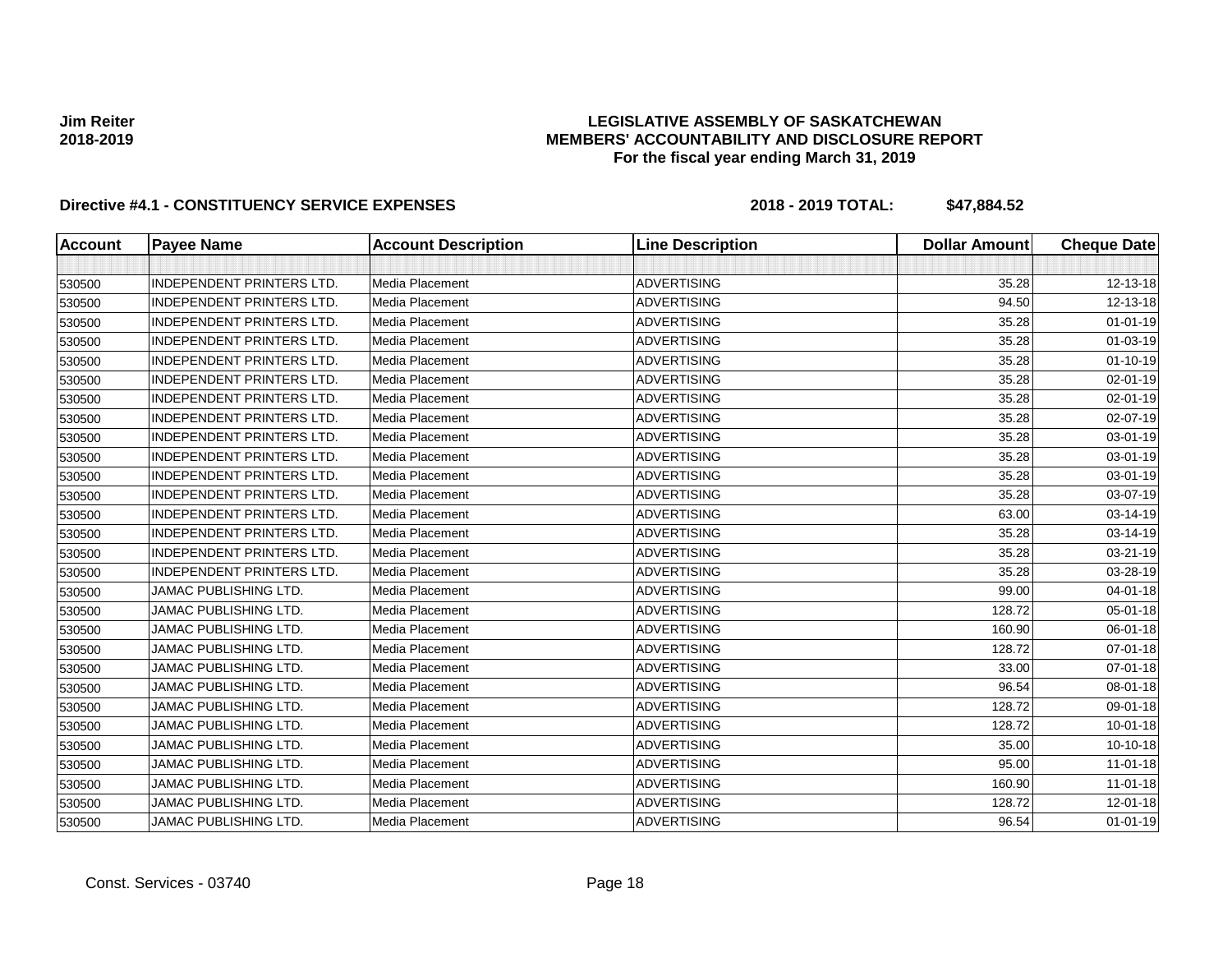## **LEGISLATIVE ASSEMBLY OF SASKATCHEWAN MEMBERS' ACCOUNTABILITY AND DISCLOSURE REPORT For the fiscal year ending March 31, 2019**

| <b>Account</b> | <b>Payee Name</b>            | <b>Account Description</b> | <b>Line Description</b> | <b>Dollar Amount</b> | <b>Cheque Date</b> |
|----------------|------------------------------|----------------------------|-------------------------|----------------------|--------------------|
|                |                              |                            |                         |                      |                    |
| 530500         | <b>JAMAC PUBLISHING LTD.</b> | Media Placement            | <b>ADVERTISING</b>      | 97.50                | $01 - 01 - 19$     |
| 530500         | <b>JAMAC PUBLISHING LTD.</b> | Media Placement            | <b>ADVERTISING</b>      | 57.25                | $01 - 02 - 19$     |
| 530500         | <b>JAMAC PUBLISHING LTD.</b> | Media Placement            | <b>ADVERTISING</b>      | 160.90               | 02-01-19           |
| 530500         | JAMAC PUBLISHING LTD.        | Media Placement            | <b>ADVERTISING</b>      | 128.72               | 03-01-19           |
| 530500         | <b>JAMAC PUBLISHING LTD.</b> | Media Placement            | <b>ADVERTISING</b>      | 128.72               | 03-27-19           |
| 530500         | <b>JENSON PUBLISHING</b>     | Media Placement            | <b>ADVERTISING</b>      | 38.00                | $04 - 01 - 18$     |
| 530500         | <b>JENSON PUBLISHING</b>     | Media Placement            | <b>ADVERTISING</b>      | 38.00                | 04-12-18           |
| 530500         | <b>JENSON PUBLISHING</b>     | Media Placement            | <b>ADVERTISING</b>      | 38.00                | 05-01-18           |
| 530500         | <b>JENSON PUBLISHING</b>     | Media Placement            | <b>ADVERTISING</b>      | 38.00                | 05-01-18           |
| 530500         | <b>JENSON PUBLISHING</b>     | Media Placement            | <b>ADVERTISING</b>      | 38.00                | 05-03-18           |
| 530500         | <b>JENSON PUBLISHING</b>     | Media Placement            | <b>ADVERTISING</b>      | 38.00                | 05-10-18           |
| 530500         | <b>JENSON PUBLISHING</b>     | Media Placement            | <b>ADVERTISING</b>      | 38.00                | 05-17-18           |
| 530500         | <b>JENSON PUBLISHING</b>     | Media Placement            | <b>ADVERTISING</b>      | 38.00                | 06-01-18           |
| 530500         | <b>JENSON PUBLISHING</b>     | Media Placement            | <b>ADVERTISING</b>      | 38.00                | 06-01-18           |
| 530500         | <b>JENSON PUBLISHING</b>     | Media Placement            | <b>ADVERTISING</b>      | 38.00                | 06-07-18           |
| 530500         | <b>JENSON PUBLISHING</b>     | Media Placement            | <b>ADVERTISING</b>      | 200.00               | 06-14-18           |
| 530500         | <b>JENSON PUBLISHING</b>     | Media Placement            | <b>ADVERTISING</b>      | 38.00                | 06-14-18           |
| 530500         | <b>JENSON PUBLISHING</b>     | Media Placement            | <b>ADVERTISING</b>      | 38.00                | 06-21-18           |
| 530500         | <b>JENSON PUBLISHING</b>     | Media Placement            | <b>ADVERTISING</b>      | 38.00                | 07-01-18           |
| 530500         | <b>JENSON PUBLISHING</b>     | Media Placement            | <b>ADVERTISING</b>      | 38.00                | 07-05-18           |
| 530500         | <b>JENSON PUBLISHING</b>     | Media Placement            | <b>ADVERTISING</b>      | 38.00                | 07-12-18           |
| 530500         | <b>JENSON PUBLISHING</b>     | Media Placement            | <b>ADVERTISING</b>      | 38.00                | 08-01-18           |
| 530500         | <b>JENSON PUBLISHING</b>     | Media Placement            | <b>ADVERTISING</b>      | 38.00                | 08-01-18           |
| 530500         | <b>JENSON PUBLISHING</b>     | Media Placement            | <b>ADVERTISING</b>      | 38.00                | 08-02-18           |
| 530500         | <b>JENSON PUBLISHING</b>     | Media Placement            | <b>ADVERTISING</b>      | 38.00                | 08-09-18           |
| 530500         | <b>JENSON PUBLISHING</b>     | Media Placement            | <b>ADVERTISING</b>      | 38.00                | 08-16-18           |
| 530500         | <b>JENSON PUBLISHING</b>     | Media Placement            | <b>ADVERTISING</b>      | 38.00                | 09-01-18           |
| 530500         | <b>JENSON PUBLISHING</b>     | Media Placement            | <b>ADVERTISING</b>      | 38.00                | 09-01-18           |
| 530500         | <b>JENSON PUBLISHING</b>     | Media Placement            | <b>ADVERTISING</b>      | 38.00                | 09-06-18           |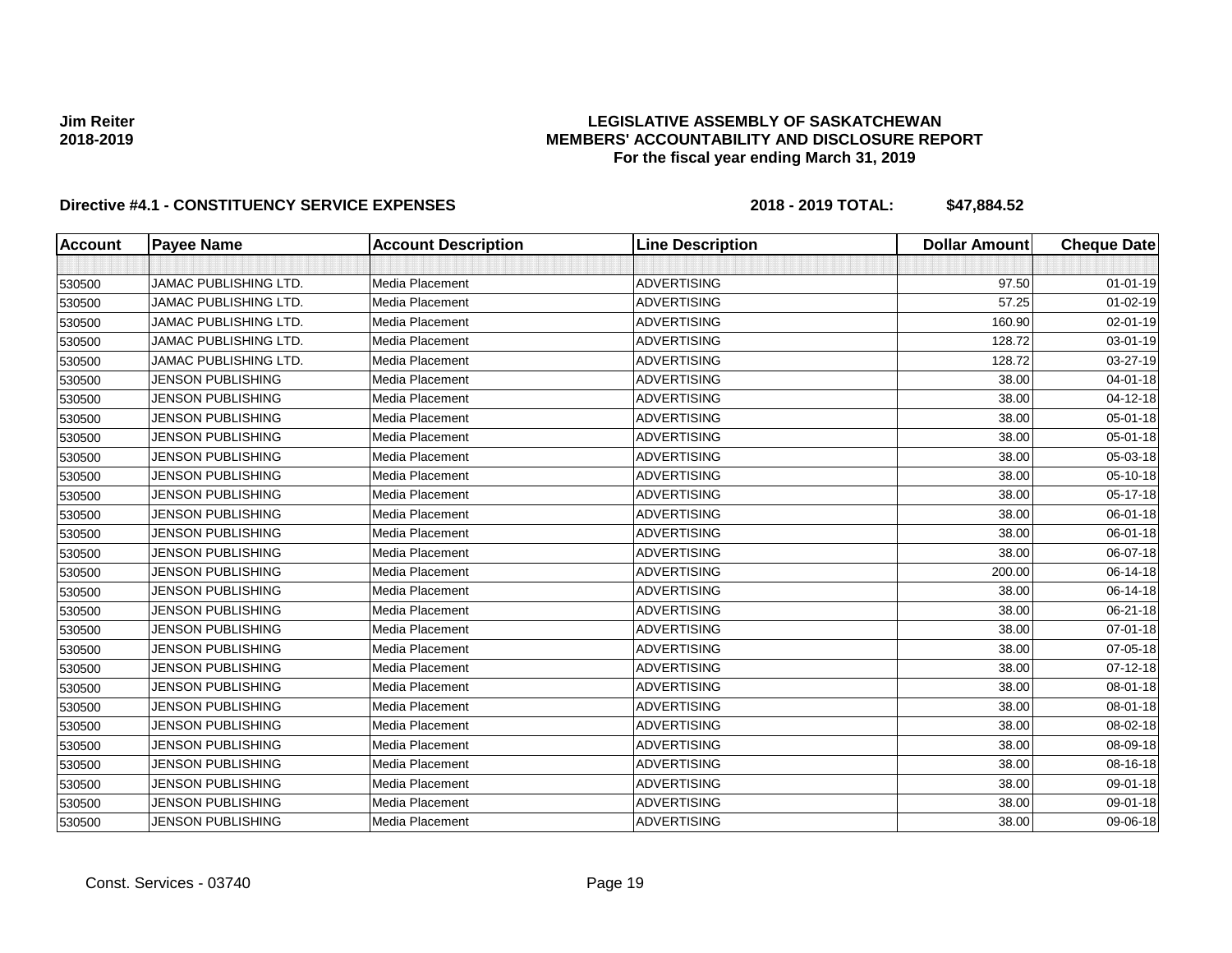## **LEGISLATIVE ASSEMBLY OF SASKATCHEWAN MEMBERS' ACCOUNTABILITY AND DISCLOSURE REPORT For the fiscal year ending March 31, 2019**

| <b>Account</b> | <b>Payee Name</b>        | <b>Account Description</b> | <b>Line Description</b> | <b>Dollar Amount</b> | <b>Cheque Date</b> |
|----------------|--------------------------|----------------------------|-------------------------|----------------------|--------------------|
|                |                          |                            |                         |                      |                    |
| 530500         | <b>JENSON PUBLISHING</b> | Media Placement            | <b>ADVERTISING</b>      | 38.00                | 09-13-18           |
| 530500         | <b>JENSON PUBLISHING</b> | Media Placement            | <b>ADVERTISING</b>      | 38.00                | $10 - 01 - 18$     |
| 530500         | <b>JENSON PUBLISHING</b> | Media Placement            | <b>ADVERTISING</b>      | 38.00                | $10 - 01 - 18$     |
| 530500         | <b>JENSON PUBLISHING</b> | Media Placement            | <b>ADVERTISING</b>      | 38.00                | 10-04-18           |
| 530500         | <b>JENSON PUBLISHING</b> | Media Placement            | <b>ADVERTISING</b>      | 38.00                | $10 - 11 - 18$     |
| 530500         | <b>JENSON PUBLISHING</b> | Media Placement            | <b>ADVERTISING</b>      | 38.00                | $11-01-18$         |
| 530500         | <b>JENSON PUBLISHING</b> | Media Placement            | <b>ADVERTISING</b>      | 38.00                | $11 - 01 - 18$     |
| 530500         | <b>JENSON PUBLISHING</b> | Media Placement            | <b>ADVERTISING</b>      | 38.00                | $11-01-18$         |
| 530500         | <b>JENSON PUBLISHING</b> | Media Placement            | <b>ADVERTISING</b>      | 38.00                | 11-08-18           |
| 530500         | <b>JENSON PUBLISHING</b> | Media Placement            | <b>ADVERTISING</b>      | 105.00               | 11-08-18           |
| 530500         | <b>JENSON PUBLISHING</b> | Media Placement            | <b>ADVERTISING</b>      | 38.00                | $11 - 15 - 18$     |
| 530500         | <b>JENSON PUBLISHING</b> | Media Placement            | <b>ADVERTISING</b>      | 38.00                | $11 - 22 - 18$     |
| 530500         | <b>JENSON PUBLISHING</b> | Media Placement            | <b>ADVERTISING</b>      | 38.00                | 12-01-18           |
| 530500         | <b>JENSON PUBLISHING</b> | Media Placement            | <b>ADVERTISING</b>      | 38.00                | 12-06-18           |
| 530500         | <b>JENSON PUBLISHING</b> | Media Placement            | <b>ADVERTISING</b>      | 38.00                | 12-13-18           |
| 530500         | <b>JENSON PUBLISHING</b> | Media Placement            | <b>ADVERTISING</b>      | 12.50                | 12-13-18           |
| 530500         | <b>JENSON PUBLISHING</b> | Media Placement            | <b>ADVERTISING</b>      | 134.54               | $01 - 01 - 19$     |
| 530500         | <b>JENSON PUBLISHING</b> | Media Placement            | <b>ADVERTISING</b>      | 38.00                | $01 - 01 - 19$     |
| 530500         | <b>JENSON PUBLISHING</b> | Media Placement            | <b>ADVERTISING</b>      | 38.00                | $01 - 10 - 19$     |
| 530500         | <b>JENSON PUBLISHING</b> | Media Placement            | <b>ADVERTISING</b>      | 38.00                | $01 - 17 - 19$     |
| 530500         | <b>JENSON PUBLISHING</b> | Media Placement            | <b>ADVERTISING</b>      | 38.00                | 02-01-19           |
| 530500         | <b>JENSON PUBLISHING</b> | Media Placement            | <b>ADVERTISING</b>      | 38.00                | $02 - 01 - 19$     |
| 530500         | <b>JENSON PUBLISHING</b> | Media Placement            | <b>ADVERTISING</b>      | 38.00                | 02-07-19           |
| 530500         | <b>JENSON PUBLISHING</b> | Media Placement            | <b>ADVERTISING</b>      | 12.50                | 03-01-19           |
| 530500         | <b>JENSON PUBLISHING</b> | Media Placement            | <b>ADVERTISING</b>      | 38.00                | 03-01-19           |
| 530500         | <b>JENSON PUBLISHING</b> | Media Placement            | <b>ADVERTISING</b>      | 46.66                | 03-01-19           |
| 530500         | <b>JENSON PUBLISHING</b> | Media Placement            | <b>ADVERTISING</b>      | 38.00                | 03-01-19           |
| 530500         | <b>JENSON PUBLISHING</b> | Media Placement            | <b>ADVERTISING</b>      | 38.00                | 03-01-19           |
| 530500         | <b>JENSON PUBLISHING</b> | Media Placement            | <b>ADVERTISING</b>      | 38.00                | 03-07-19           |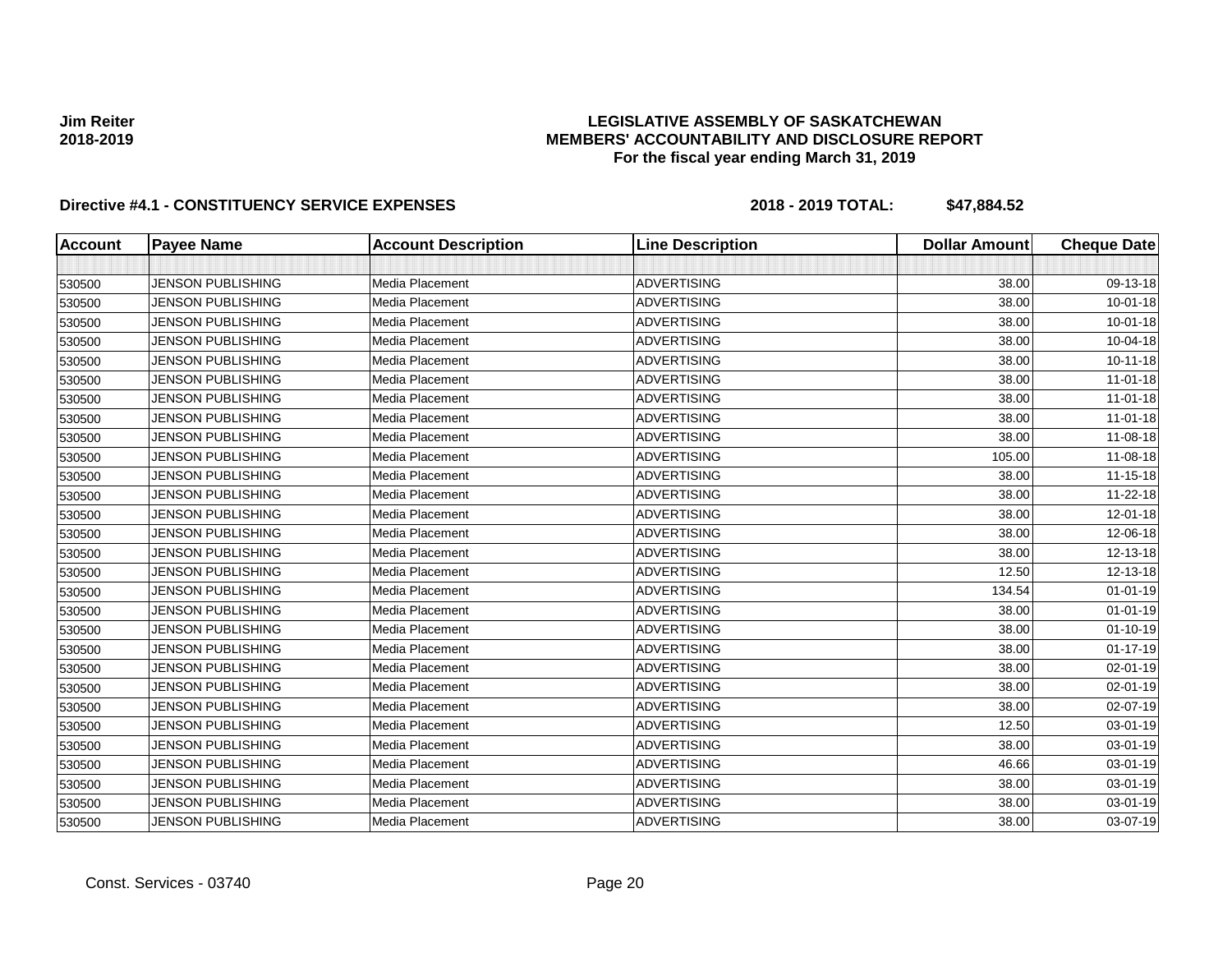# **LEGISLATIVE ASSEMBLY OF SASKATCHEWAN MEMBERS' ACCOUNTABILITY AND DISCLOSURE REPORT For the fiscal year ending March 31, 2019**

| Account | <b>Payee Name</b>                                  | <b>Account Description</b> | <b>Line Description</b>     | <b>Dollar Amount</b> | <b>Cheque Date</b> |
|---------|----------------------------------------------------|----------------------------|-----------------------------|----------------------|--------------------|
|         |                                                    |                            |                             |                      |                    |
| 530500  | <b>JENSON PUBLISHING</b>                           | Media Placement            | <b>ADVERTISING</b>          | 38.00                | 03-14-19           |
| 530500  | <b>JENSON PUBLISHING</b>                           | Media Placement            | <b>ADVERTISING</b>          | 38.00                | 03-21-19           |
| 530500  | <b>JENSON PUBLISHING</b>                           | Media Placement            | <b>ADVERTISING</b>          | 38.00                | 03-28-19           |
| 530500  | <b>KYLE TIMES</b>                                  | Media Placement            | <b>ADVERTISING</b>          | 685.68               | 09-01-18           |
| 530500  | <b>KYLE TIMES</b>                                  | Media Placement            | <b>ADVERTISING - NO GST</b> | 123.50               | $01 - 01 - 19$     |
| 530500  | <b>KYLE TIMES</b>                                  | Media Placement            | <b>ADVERTISING</b>          | 525.00               | $01 - 01 - 19$     |
| 530500  | <b>KYLE TIMES</b>                                  | Media Placement            | <b>ADVERTISING</b>          | 360.00               | 03-01-19           |
| 530500  | LUCKY LAKE KINETTE CLUB                            | Media Placement            | <b>ADVERTISING</b>          | 45.00                | 10-05-18           |
| 530500  | <b>MEDICINE HAT NEWS</b>                           | Media Placement            | <b>ADVERTISING</b>          | 300.00               | 05-01-18           |
| 530500  | <b>MEDICINE HAT NEWS</b>                           | Media Placement            | <b>ADVERTISING</b>          | 75.00                | 07-01-18           |
| 530500  | <b>MEDICINE HAT NEWS</b>                           | Media Placement            | <b>ADVERTISING</b>          | 300.00               | 08-01-18           |
| 530500  | <b>MEDICINE HAT NEWS</b>                           | Media Placement            | <b>ADVERTISING</b>          | 300.00               | $11 - 01 - 18$     |
| 530500  | <b>MEDICINE HAT NEWS</b>                           | Media Placement            | <b>ADVERTISING</b>          | 127.86               | 12-01-18           |
| 530500  | <b>MEDICINE HAT NEWS</b>                           | Media Placement            | <b>ADVERTISING</b>          | 310.00               | 03-01-19           |
| 530500  | <b>PNG PRAIRIE NEWSPAPER GROUP Media Placement</b> |                            | <b>ADVERTISING</b>          | 72.00                | 05-01-18           |
| 530500  | <b>PNG PRAIRIE NEWSPAPER GROUP Media Placement</b> |                            | <b>ADVERTISING</b>          | 120.00               | 06-01-18           |
| 530500  | <b>PNG PRAIRIE NEWSPAPER GROUP Media Placement</b> |                            | <b>ADVERTISING</b>          | 96.00                | 07-01-18           |
| 530500  | <b>PNG PRAIRIE NEWSPAPER GROUP Media Placement</b> |                            | <b>ADVERTISING</b>          | 96.00                | 08-01-18           |
| 530500  | <b>PNG PRAIRIE NEWSPAPER GROUP Media Placement</b> |                            | <b>ADVERTISING</b>          | 72.00                | 09-01-18           |
| 530500  | <b>PNG PRAIRIE NEWSPAPER GROUP Media Placement</b> |                            | <b>ADVERTISING</b>          | 96.00                | $10 - 01 - 18$     |
| 530500  | <b>PNG PRAIRIE NEWSPAPER GROUP Media Placement</b> |                            | <b>ADVERTISING</b>          | 96.00                | $11-01-18$         |
| 530500  | <b>PNG PRAIRIE NEWSPAPER GROUP Media Placement</b> |                            | <b>ADVERTISING</b>          | 150.00               | 12-01-18           |
| 530500  | PNG PRAIRIE NEWSPAPER GROUP Media Placement        |                            | <b>ADVERTISING</b>          | 155.00               | $01 - 01 - 19$     |
| 530500  | <b>PNG PRAIRIE NEWSPAPER GROUP Media Placement</b> |                            | <b>ADVERTISING</b>          | 102.00               | 02-01-19           |
| 530500  | <b>PNG PRAIRIE NEWSPAPER GROUP Media Placement</b> |                            | <b>ADVERTISING</b>          | 102.00               | 03-01-19           |
| 530500  | PRAIRIE WEST HISTORICAL<br><b>SOCIETY</b>          | Media Placement            | <b>ADVERTISING</b>          | 300.00               | 12-01-18           |
| 530500  | ROSETOWN GOLF & COUNTRY<br><b>CLUB</b>             | Media Placement            | <b>ADVERTISING</b>          | 250.00               | 06-13-18           |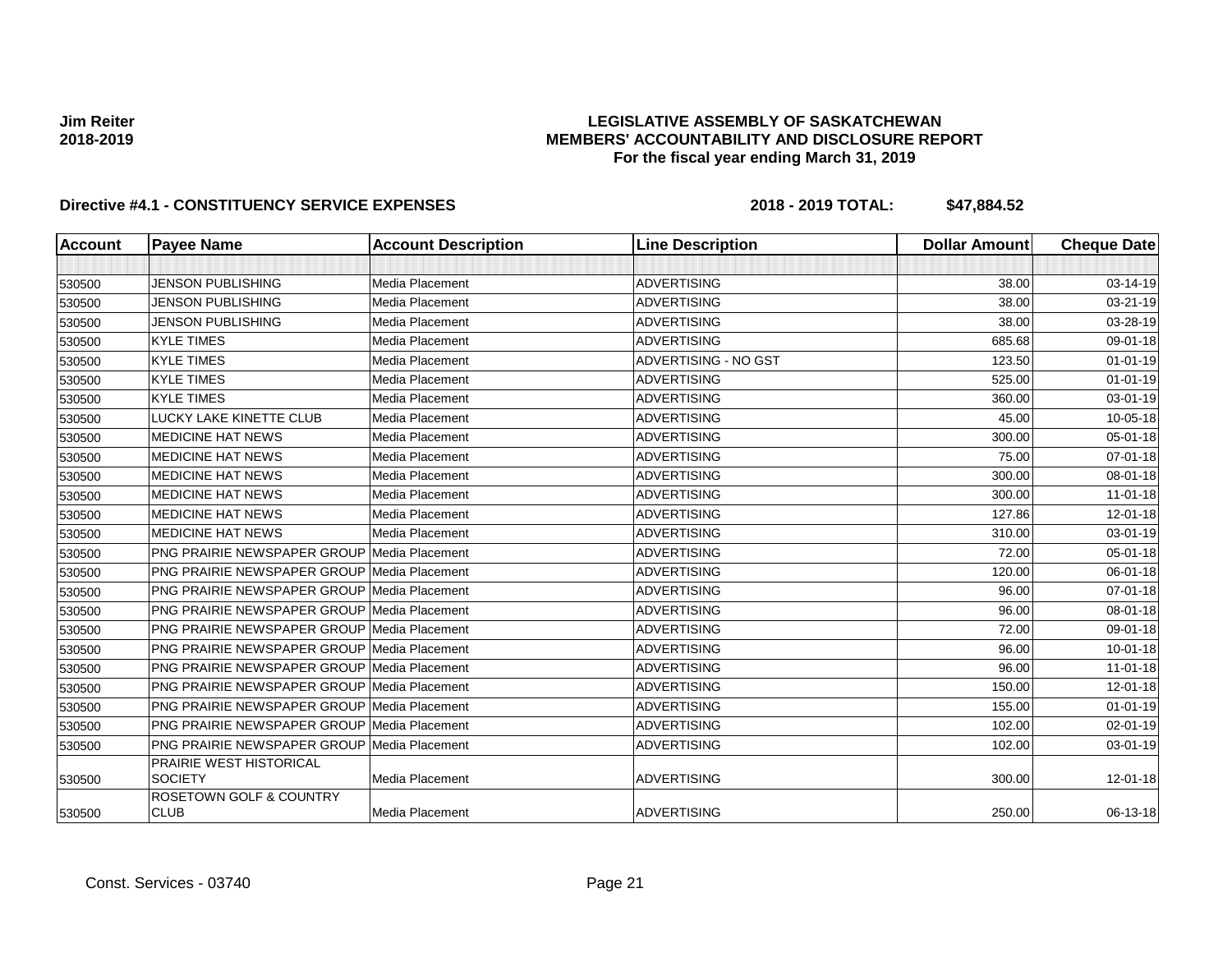# **LEGISLATIVE ASSEMBLY OF SASKATCHEWAN MEMBERS' ACCOUNTABILITY AND DISCLOSURE REPORT For the fiscal year ending March 31, 2019**

| <b>Account</b> | <b>Payee Name</b>                        | <b>Account Description</b>    | <b>Line Description</b>                         | <b>Dollar Amount</b> | <b>Cheque Date</b> |
|----------------|------------------------------------------|-------------------------------|-------------------------------------------------|----------------------|--------------------|
|                |                                          |                               |                                                 |                      |                    |
| 530500         | ROSETOWN PUBLISHING CO. LTD.             | Media Placement               | <b>ADVERTISING</b>                              | 149.00               | 04-01-18           |
| 530500         | ROSETOWN PUBLISHING CO. LTD.             | Media Placement               | <b>ADVERTISING</b>                              | 200.40               | $05 - 01 - 18$     |
| 530500         | ROSETOWN PUBLISHING CO. LTD.             | Media Placement               | <b>ADVERTISING</b>                              | 160.32               | 06-01-18           |
| 530500         | ROSETOWN PUBLISHING CO. LTD.             | <b>Media Placement</b>        | ADVERTISING - NO GST                            | 35.00                | 06-18-18           |
| 530500         | ROSETOWN PUBLISHING CO. LTD.             | Media Placement               | <b>ADVERTISING</b>                              | 160.32               | 07-01-18           |
| 530500         | ROSETOWN PUBLISHING CO. LTD.             | Media Placement               | <b>ADVERTISING</b>                              | 200.40               | 08-09-18           |
| 530500         | ROSETOWN PUBLISHING CO. LTD.             | Media Placement               | <b>ADVERTISING</b>                              | 160.32               | 09-01-18           |
| 530500         | ROSETOWN PUBLISHING CO. LTD.             | Media Placement               | <b>ADVERTISING</b>                              | 160.32               | $10 - 01 - 18$     |
| 530500         | ROSETOWN PUBLISHING CO. LTD.             | <b>Media Placement</b>        | <b>ADVERTISING</b>                              | 200.40               | $11-01-18$         |
| 530500         | ROSETOWN PUBLISHING CO. LTD.             | Media Placement               | <b>ADVERTISING</b>                              | 152.25               | $11 - 01 - 18$     |
| 530500         | ROSETOWN PUBLISHING CO. LTD.             | Media Placement               | ADVERTISING - NO GST                            | 35.00                | 12-01-18           |
| 530500         | ROSETOWN PUBLISHING CO. LTD.             | <b>Media Placement</b>        | <b>ADVERTISING</b>                              | 160.32               | 12-01-18           |
| 530500         | ROSETOWN PUBLISHING CO. LTD.             | Media Placement               | <b>ADVERTISING</b>                              | 132.00               | $01 - 01 - 19$     |
| 530500         | ROSETOWN PUBLISHING CO. LTD.             | Media Placement               | <b>ADVERTISING</b>                              | 160.32               | $01 - 01 - 19$     |
| 530500         | ROSETOWN PUBLISHING CO. LTD.             | Media Placement               | ADVERTISING                                     | 86.00                | $01-07-19$         |
| 530500         | ROSETOWN PUBLISHING CO. LTD.             | Media Placement               | <b>ADVERTISING</b>                              | 160.32               | 03-01-19           |
| 530500         | ROSETOWN PUBLISHING CO. LTD.             | Media Placement               | <b>ADVERTISING</b>                              | 160.32               | 03-01-19           |
| 530500         | ROSETOWN PUBLISHING CO. LTD.             | <b>Media Placement</b>        | <b>ADVERTISING</b>                              | 160.32               | 03-25-19           |
| 530500         | SOS CHILDREN'S SAFETY<br><b>MAGAZINE</b> | Media Placement               | <b>ADVERTISING</b>                              | 349.00               | $04 - 01 - 18$     |
| 530500         | SOS CHILDREN'S SAFETY<br><b>MAGAZINE</b> | Media Placement               | ADVERTISING - NO GST                            | 349.00               | 09-01-18           |
| 530900         | <b>SIGNATURE GRAPHICS</b>                | <b>Promotional Items</b>      | <b>CHRISTMAS CARDS</b>                          | 481.86               | $01 - 01 - 19$     |
| 530900         | TUNES & TRINKETS LTD.                    | <b>Promotional Items</b>      | <b>SASK FLAGS</b>                               | 730.82               | $11 - 01 - 18$     |
| 550100         | ROSETOWN PUBLISHING CO. LTD.             | <b>Printed Forms</b>          | LETTERHEAD                                      | 348.74               | 08-01-18           |
| 550200         | <b>JAMAC PUBLISHING LTD.</b>             | Books, Mags and Ref Materials | <b>SUBSCRIPTION</b>                             | 27.00                | $11-01-18$         |
| 550200         | <b>JENSON PUBLISHING</b>                 | Books, Mags and Ref Materials | <b>SUBSCRIPTION</b>                             | 119.00               | 09-05-18           |
| 550200         | <b>OUTLOOK PRINTERS</b>                  | Books, Mags and Ref Materials | SUBSCRIPTION-NO GST-J.REITER MLA                | 40.00                | $04 - 01 - 18$     |
| 550200         | <b>OUTLOOK PRINTERS</b>                  | Books, Mags and Ref Materials | SUBSCRIPTION (JIM REITER, MLA) NO<br><b>GST</b> | 40.00                | 03-01-19           |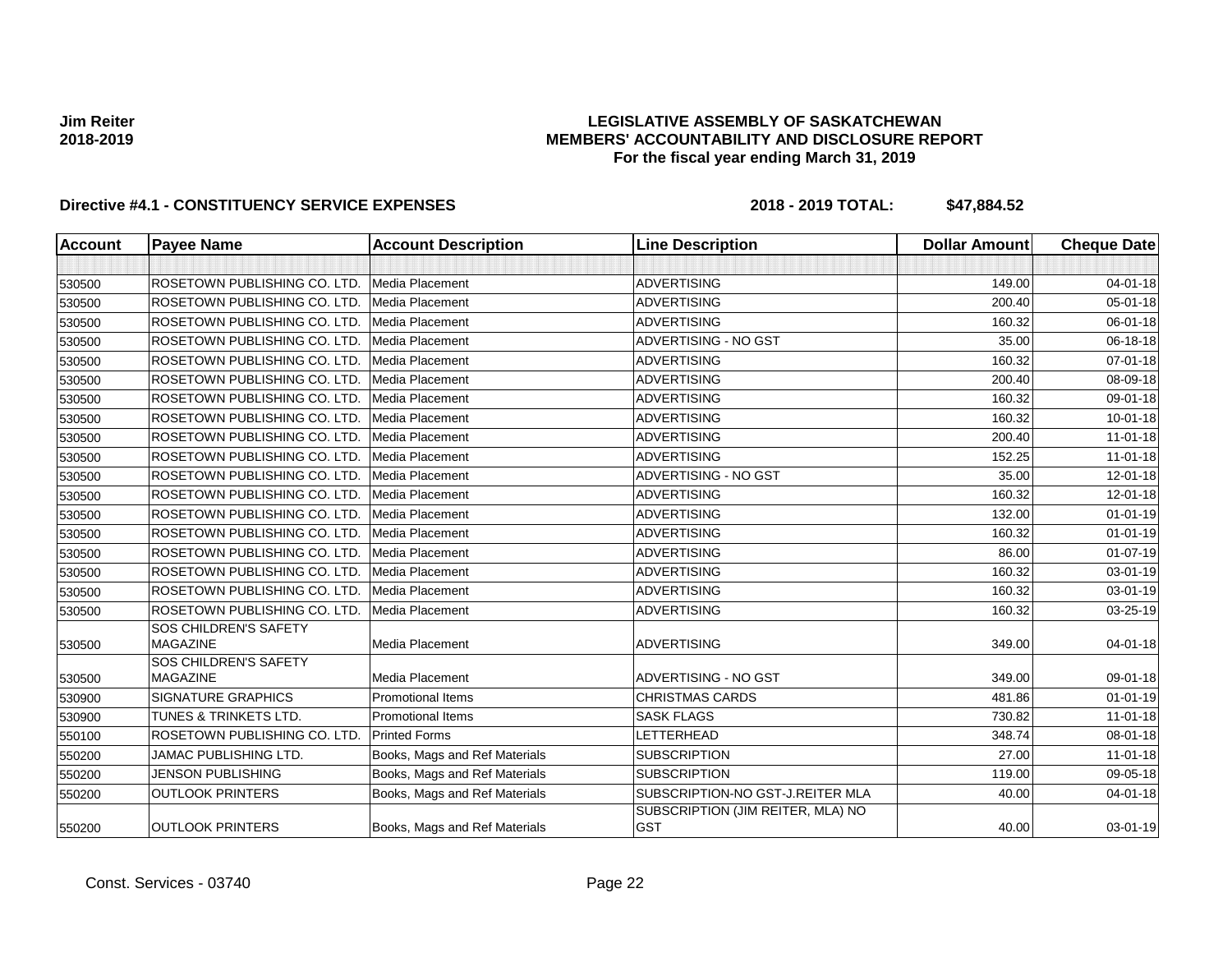# **LEGISLATIVE ASSEMBLY OF SASKATCHEWAN MEMBERS' ACCOUNTABILITY AND DISCLOSURE REPORT For the fiscal year ending March 31, 2019**

| <b>Account</b> | <b>Payee Name</b>                               | <b>Account Description</b>           | <b>Line Description</b>            | <b>Dollar Amount</b> | <b>Cheque Date</b> |
|----------------|-------------------------------------------------|--------------------------------------|------------------------------------|----------------------|--------------------|
|                |                                                 |                                      |                                    |                      |                    |
| 550200         | <b>ROSETOWN EAGLE</b>                           | Books, Mags and Ref Materials        | SUBSCRIPTION NO GST JIM REITER MLA | 28.50                | $01 - 18 - 19$     |
|                | <b>WESTERN PRODUCER</b>                         |                                      |                                    |                      |                    |
| 550200         | <b>PUBLICATIONS</b>                             | Books, Mags and Ref Materials        | SUBSCRIPTION - NO GST              | 92.38                | 12-01-18           |
| 555000         | <b>KELLETT ENTERPRISES LTD.</b>                 | <b>Other Material and Supplies</b>   | BOTTLED WATER/COOLER CLEANING      | 11.00                | 05-01-18           |
| 555000         | KELLETT ENTERPRISES LTD.                        | Other Material and Supplies          | MISC OFFICE SUPPLIES               | 12.00                | $11 - 02 - 18$     |
|                | <b>MAIN STREET COMPUTER</b>                     |                                      |                                    |                      |                    |
| 555000         | <b>SOLUTIONS</b>                                | Other Material and Supplies          | LABEL MAKER/LABELS - NO GST        | 38.16                | 05-03-18           |
|                | <b>MAIN STREET COMPUTER</b>                     |                                      |                                    |                      |                    |
| 555000         | <b>SOLUTIONS</b>                                | <b>Other Material and Supplies</b>   | OFFICE SUPPLIES - NO GST           | 17.97                | $01 - 01 - 19$     |
| 555000         | REITER, JAMES P                                 | Other Material and Supplies          | <b>REIMB: MISC OFFICE SUPPLIES</b> | 42.56                | 06-07-18           |
| 555000         | <b>REITER, JAMES P</b>                          | Other Material and Supplies          | <b>OFFICE SUPPLIES</b>             | 28.36                | 09-07-18           |
| 555000         | <b>REITER, JAMES P</b>                          | Other Material and Supplies          | <b>REIMB: MISC OFFICE SUPPLIES</b> | 15.38                | $11-01-18$         |
| 555000         | <b>REITER, JAMES P</b>                          | Other Material and Supplies          | <b>REIMB: ICE MELT</b>             | 24.40                | 12-04-18           |
| 555000         | <b>REITER, JAMES P</b>                          | Other Material and Supplies          | <b>REIMB: MISC OFFICE SUPPLIES</b> | 41.60                | 12-14-18           |
| 555000         | REITER, JAMES P                                 | Other Material and Supplies          | REIMB: OFFICE SUPPLIES             | 117.62               | 03-29-19           |
| 555000         | ROSETOWN PUBLISHING CO. LTD.                    | Other Material and Supplies          | <b>OFFICE SUPPLIES</b>             | 4.97                 | 05-01-18           |
| 555000         | ROSETOWN PUBLISHING CO. LTD.                    | Other Material and Supplies          | OFFICE SUPPLIES                    | 100.99               | 07-01-18           |
| 555000         | ROSETOWN PUBLISHING CO. LTD.                    | Other Material and Supplies          | OFFICE SUPPLIES-ENVELOPES          | 21.20                | 09-01-18           |
| 555000         | ROSETOWN PUBLISHING CO. LTD.                    | Other Material and Supplies          | <b>OFFICE SUPPLIES</b>             | 53.53                | 12-01-18           |
| 555000         | ROSETOWN PUBLISHING CO. LTD.                    | <b>Other Material and Supplies</b>   | <b>OFFICE SUPPLIES</b>             | 12.72                | 02-01-19           |
| 555000         | ROSETOWN PUBLISHING CO. LTD.                    | Other Material and Supplies          | OFFICE SUPPLIES                    | 102.81               | 03-27-19           |
| 565200         | <b>MAIN STREET COMPUTER</b><br><b>SOLUTIONS</b> | Office Furniture and Equipment - Exp | LABEL MAKER/LABELS - NO GST        | 190.75               | 05-03-18           |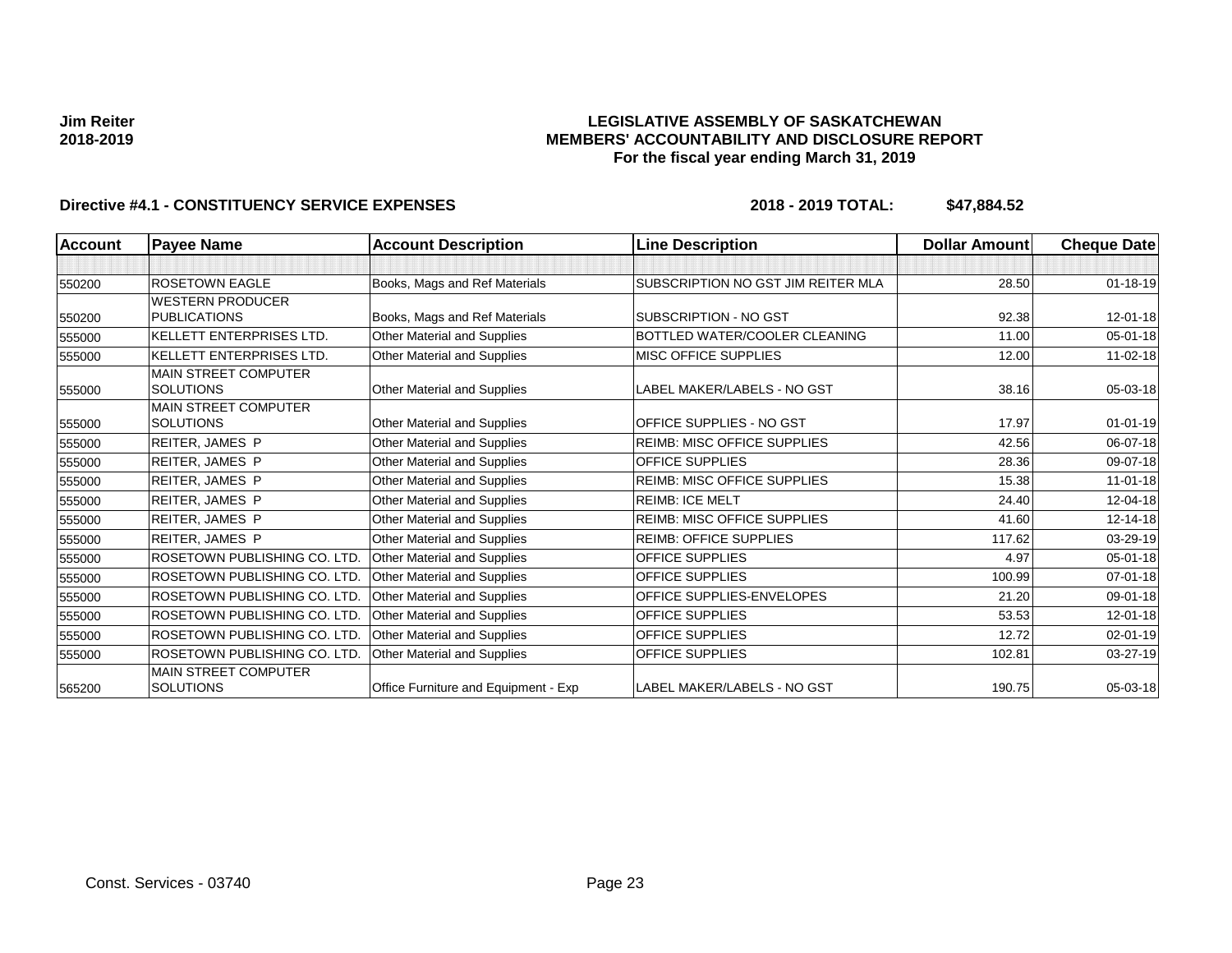# **LEGISLATIVE ASSEMBLY OF SASKATCHEWAN MEMBERS' ACCOUNTABILITY AND DISCLOSURE REPORT For the fiscal year ending March 31, 2019**

| <b>Account</b> | <b>Payee Name</b> | <b>Account Description</b> | <b>Dollar Amount</b> | <b>Cheque Date</b> |
|----------------|-------------------|----------------------------|----------------------|--------------------|
|                |                   |                            |                      |                    |
| 513000         | PARRY, KATHIE E.  | Out-of-Scope Permanent     | 1,848.00             | 04-24-18           |
| 513000         | PARRY, KATHIE E.  | Out-of-Scope Permanent     | 1,848.00             | 05-08-18           |
| 513000         | PARRY, KATHIE E.  | Out-of-Scope Permanent     | 1,848.00             | 05-23-18           |
| 513000         | PARRY, KATHIE E.  | Out-of-Scope Permanent     | 1,848.00             | 06-05-18           |
| 513000         | PARRY, KATHIE E.  | Out-of-Scope Permanent     | 1,848.00             | 06-13-18           |
| 513000         | PARRY, KATHIE E.  | Out-of-Scope Permanent     | 1,848.00             | 06-27-18           |
| 513000         | PARRY, KATHIE E.  | Out-of-Scope Permanent     | 1,848.00             | $07 - 11 - 18$     |
| 513000         | PARRY, KATHIE E.  | Out-of-Scope Permanent     | 1,848.00             | $07 - 25 - 18$     |
| 513000         | PARRY, KATHIE E.  | Out-of-Scope Permanent     | 1,848.00             | 08-08-18           |
| 513000         | PARRY, KATHIE E.  | Out-of-Scope Permanent     | 1,848.00             | 08-22-18           |
| 513000         | PARRY, KATHIE E.  | Out-of-Scope Permanent     | 1,848.00             | 09-05-18           |
| 513000         | PARRY, KATHIE E.  | Out-of-Scope Permanent     | 1,848.00             | 09-19-18           |
| 513000         | PARRY, KATHIE E.  | Out-of-Scope Permanent     | 1,848.00             | 10-03-18           |
| 513000         | PARRY, KATHIE E.  | Out-of-Scope Permanent     | 1,848.00             | $10 - 17 - 18$     |
| 513000         | PARRY, KATHIE E.  | Out-of-Scope Permanent     | 1,848.00             | $11 - 01 - 18$     |
| 513000         | PARRY, KATHIE E.  | Out-of-Scope Permanent     | 1,848.00             | $11 - 14 - 18$     |
| 513000         | PARRY, KATHIE E.  | Out-of-Scope Permanent     | 1,848.00             | $11 - 28 - 18$     |
| 513000         | PARRY, KATHIE E.  | Out-of-Scope Permanent     | 3,053.82             | 12-12-18           |
| 513000         | PARRY, KATHIE E.  | Out-of-Scope Permanent     | 1,914.99             | 12-27-18           |
| 513000         | PARRY, KATHIE E.  | Out-of-Scope Permanent     | 1914.99              | 01-09-19           |
| 513000         | PARRY, KATHIE E.  | Out-of-Scope Permanent     | 1,914.99             | $01 - 23 - 19$     |
| 513000         | PARRY, KATHIE E.  | Out-of-Scope Permanent     | 1,914.99             | 02-06-19           |
| 513000         | PARRY, KATHIE E.  | Out-of-Scope Permanent     | 1614.06              | 02-20-19           |
| 513000         | PARRY, KATHIE E.  | Out-of-Scope Permanent     | 1,914.99             | 03-06-19           |
| 513000         | PARRY, KATHIE E.  | Out-of-Scope Permanent     | 1,914.99             | 03-20-19           |
| 513000         | PARRY, KATHIE E.  | Out-of-Scope Permanent     | 1,914.99             | 04-03-19           |
| 514000         | OGG, DONA L       | Casual/Term                | 282.50               | 06-27-18           |
| 514000         | OGG, DONA L       | Casual/Term                | 706.25               | 07-25-18           |
| 514000         | OGG, DONA L       | Casual/Term                | 141.25               | 01-09-19           |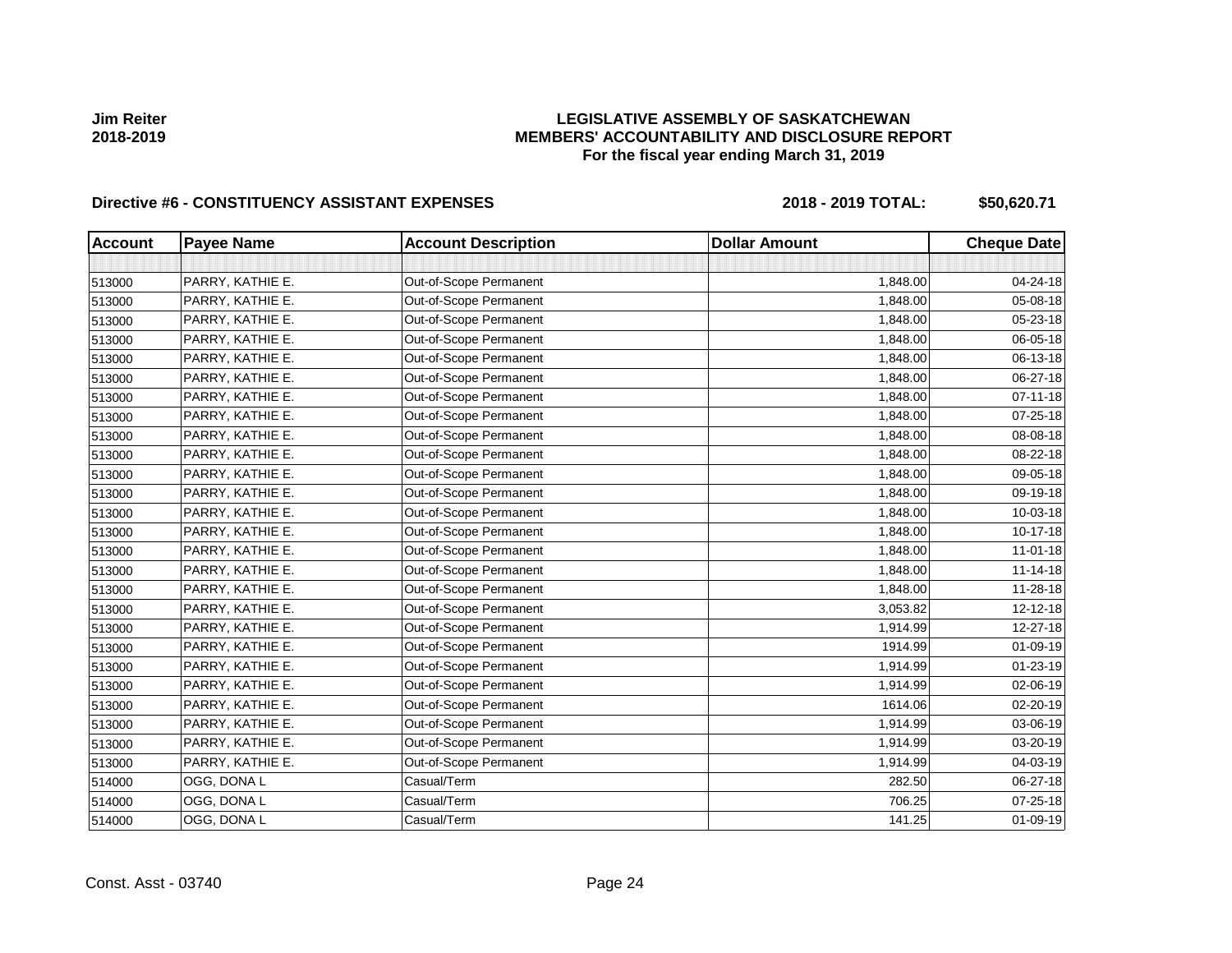# **LEGISLATIVE ASSEMBLY OF SASKATCHEWAN MEMBERS' ACCOUNTABILITY AND DISCLOSURE REPORT For the fiscal year ending March 31, 2019**

| <b>Account</b> | <b>Payee Name</b> | <b>Account Description</b>                    | <b>Dollar Amount</b> | <b>Cheque Date</b> |
|----------------|-------------------|-----------------------------------------------|----------------------|--------------------|
|                |                   |                                               |                      |                    |
| 514000         | OGG, DONA L       | Casual/Term                                   | 343.03               | 01-23-19           |
| 514000         | OGG, DONA L       | Casual/Term                                   | 423.75               | 02-20-19           |
| 519900         | None (Default)    | Change in Y/E Accrued Empl Leave Entitlements | $-785.4$             | 04-18-18           |
| 519900         | None (Default)    | Change in Y/E Accrued Empl Leave Entitlements | 20.52                | 04-08-19           |
|                |                   |                                               |                      |                    |
|                |                   |                                               |                      |                    |
|                |                   |                                               |                      |                    |
|                |                   |                                               |                      |                    |
|                |                   |                                               |                      |                    |
|                |                   |                                               |                      |                    |
|                |                   |                                               |                      |                    |
|                |                   |                                               |                      |                    |
|                |                   |                                               |                      |                    |
|                |                   |                                               |                      |                    |
|                |                   |                                               |                      |                    |
|                |                   |                                               |                      |                    |
|                |                   |                                               |                      |                    |
|                |                   |                                               |                      |                    |
|                |                   |                                               |                      |                    |
|                |                   |                                               |                      |                    |
|                |                   |                                               |                      |                    |
|                |                   |                                               |                      |                    |
|                |                   |                                               |                      |                    |
|                |                   |                                               |                      |                    |
|                |                   |                                               |                      |                    |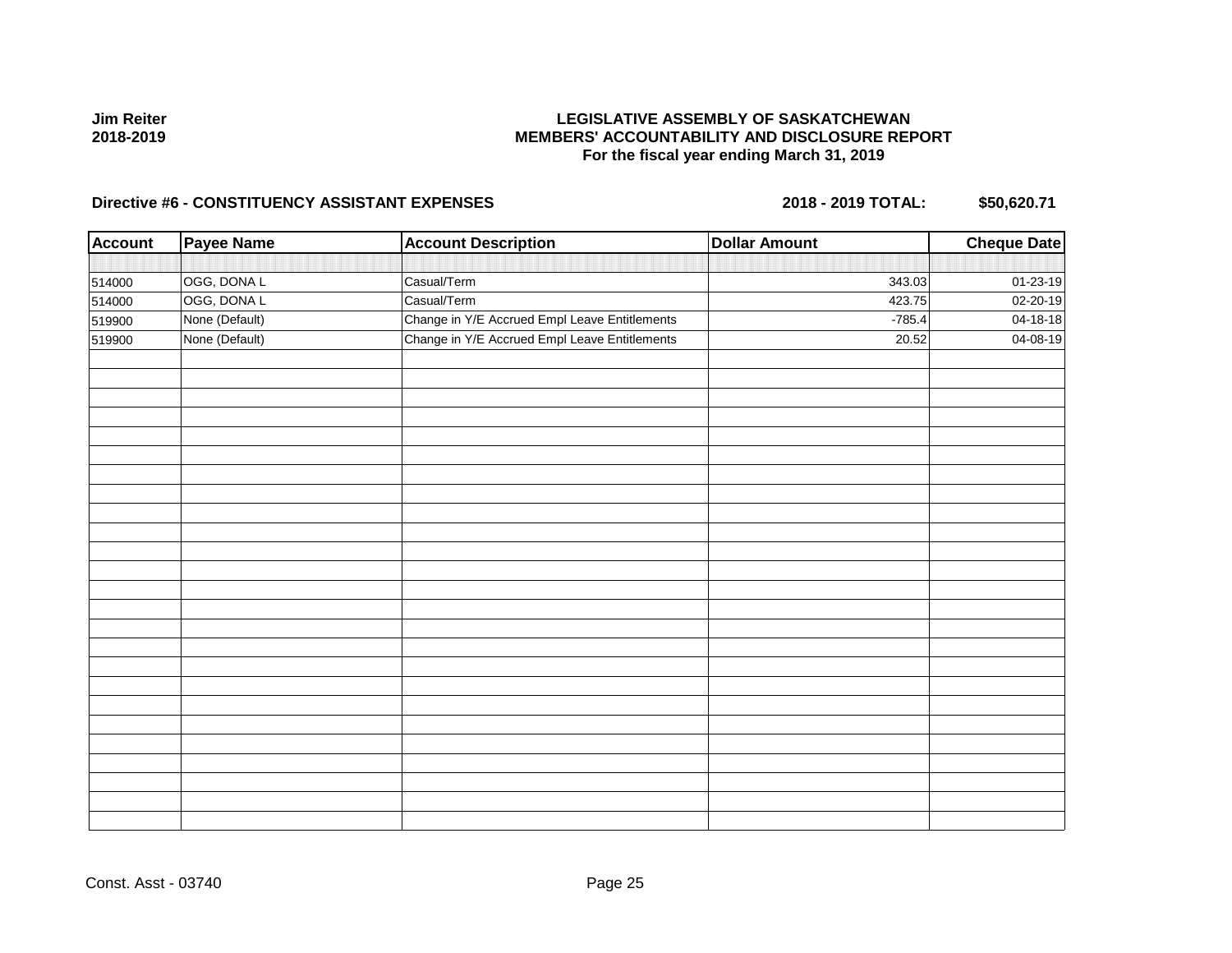## **LEGISLATIVE ASSEMBLY OF SASKATCHEWAN MEMBERS' ACCOUNTABILITY AND DISCLOSURE REPORT For the fiscal year ending March 31, 2019**

| <b>Account</b> | Payee Name | <b>Account Description</b> | <b>Dollar Amount</b> | <b>Cheque Date</b> |
|----------------|------------|----------------------------|----------------------|--------------------|
|                |            |                            |                      |                    |
|                |            |                            |                      |                    |
|                |            |                            |                      |                    |
|                |            |                            |                      |                    |
|                |            |                            |                      |                    |
|                |            |                            |                      |                    |
|                |            |                            |                      |                    |
|                |            |                            |                      |                    |
|                |            |                            |                      |                    |
|                |            |                            |                      |                    |
|                |            |                            |                      |                    |
|                |            |                            |                      |                    |
|                |            |                            |                      |                    |
|                |            |                            |                      |                    |
|                |            |                            |                      |                    |
|                |            |                            |                      |                    |
|                |            |                            |                      |                    |
|                |            |                            |                      |                    |
|                |            |                            |                      |                    |
|                |            |                            |                      |                    |
|                |            |                            |                      |                    |
|                |            |                            |                      |                    |
|                |            |                            |                      |                    |
|                |            |                            |                      |                    |
|                |            |                            |                      |                    |
|                |            |                            |                      |                    |
|                |            |                            |                      |                    |
|                |            |                            |                      |                    |
|                |            |                            |                      |                    |